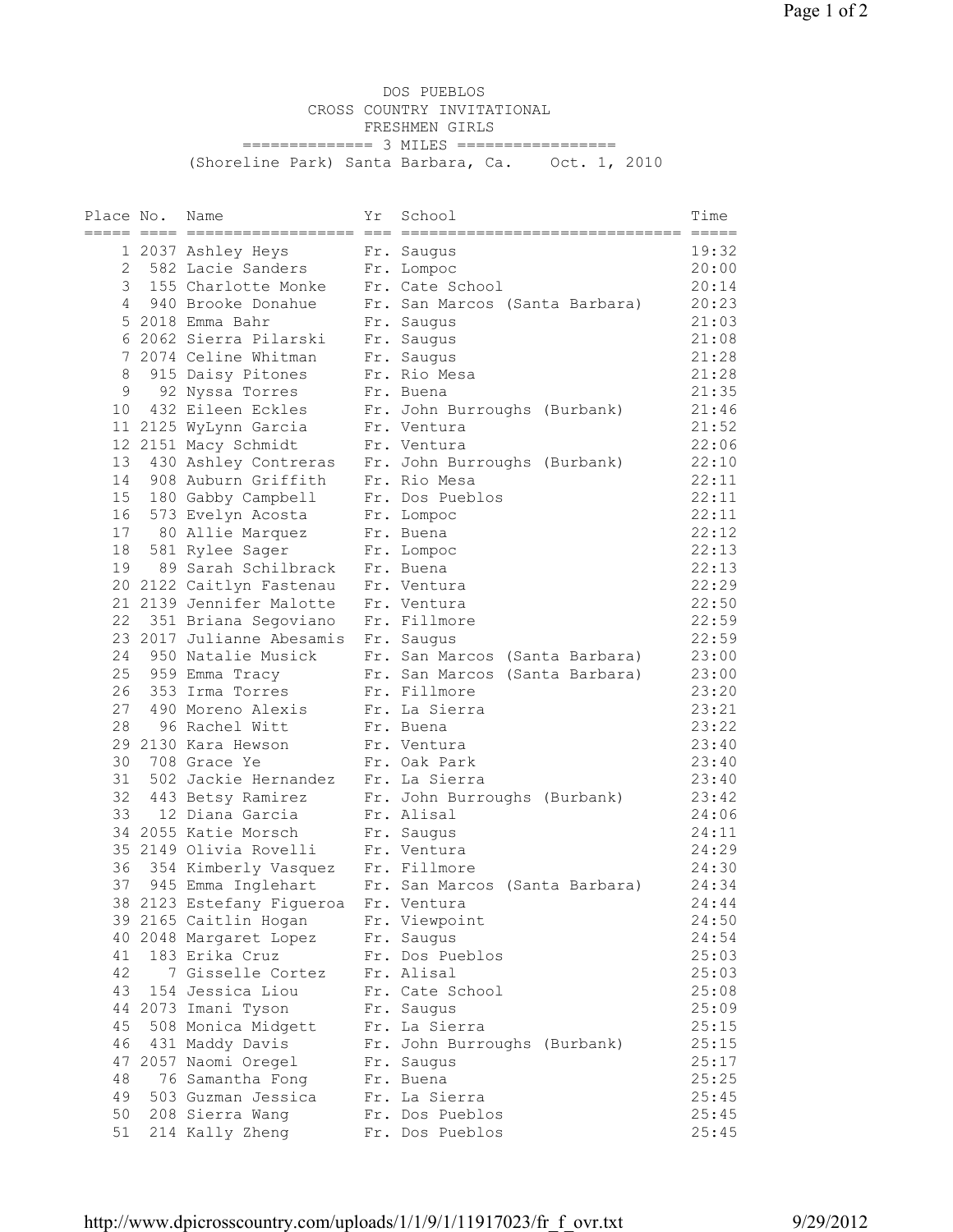| 52 | 609 Gabriella Moreno                       | Fr. Lompoc                                          | 25:46 |
|----|--------------------------------------------|-----------------------------------------------------|-------|
|    | 53 603 Daxhia Fabela                       | Fr. Lompoc                                          | 25:46 |
|    | 54 919 Sophia Soudani Fr. Rio Mesa         |                                                     | 26:04 |
|    | 55 2126 Maya Garibay-Sahm Fr. Ventura      |                                                     | 26:24 |
|    | 56 2059 Summer Pasqual Fr. Saugus          |                                                     | 26:28 |
| 57 | 153 Emma Liberman Fr. Cate School          |                                                     | 26:31 |
|    | 58 2145 Diana Nunez                        | Fr. Ventura                                         | 26:34 |
|    |                                            | 59 936 Sierra Aigner Fr. San Marcos (Santa Barbara) | 26:37 |
|    | 60 957 Timna Some                          | Fr. San Marcos (Santa Barbara)                      | 26:41 |
|    | 61 95 Anya White Fr. Buena                 |                                                     | 26:44 |
|    | 62 766 Megan Canales Fr. Oxnard            |                                                     | 26:52 |
| 63 | 819 lizette martinez Fr. Pacifica (Oxnard) |                                                     | 26:55 |
|    | 64 707 Alyssa Walike                       | Fr. Oak Park                                        | 27:23 |
| 65 | 685 Michelle Grunberg Fr. Oak Park         |                                                     | 27:23 |
|    | 66 695 Amanda Mohabeer Fr. Oak Park        |                                                     | 27:23 |
|    | 67 2141 Jaclyn Mellring Fr. Ventura        |                                                     | 27:28 |
| 68 |                                            | 954 Demetra Rishwain Fr. San Marcos (Santa Barbara) | 27:33 |
|    | 69 683 Lauren Duerfeldt Fr. Oak Park       |                                                     | 27:35 |
|    | 70 2169 Katie Kimes                        | Fr. Viewpoint                                       | 27:37 |
|    | 71 197 damara lopez-nelso Fr. Dos Pueblos  |                                                     | 28:09 |
| 72 | 1 Carina Avelar                            | Fr. Alisal                                          | 28:19 |
| 73 |                                            | 944 Angela Gladkikh Fr. San Marcos (Santa Barbara)  | 28:24 |
|    | 74 2170 Jackie Nowakowski Fr. Viewpoint    |                                                     | 28:44 |
| 75 | 701 Brooke Shapiro Fr. Oak Park            |                                                     | 28:49 |
|    | 76 2120 Tami Curl                          | Fr. Ventura                                         | 30:15 |
|    | 77 697 Annie Parrone                       | Fr. Oak Park                                        | 30:42 |
|    | 78 2162 Kathy Cutler Fr. Viewpoint         |                                                     | 31:02 |
| 79 | 825 girl triton                            | Fr. Pacifica (Oxnard)                               | 31:22 |
| 80 | 93 Sabrina Urick - Fr. Buena               |                                                     | 31:34 |
|    | 81 94 Jenna Vasquez Fr. Buena              |                                                     | 32:01 |
|    | 82 826 girl triton Fr. Pacifica (Oxnard)   |                                                     | 32:13 |
| 83 | 146 Eunbie Coe Fr. Cate School             |                                                     | 33:28 |
|    | 84 2166 Darla Howell                       | Fr. Viewpoint                                       | 35:32 |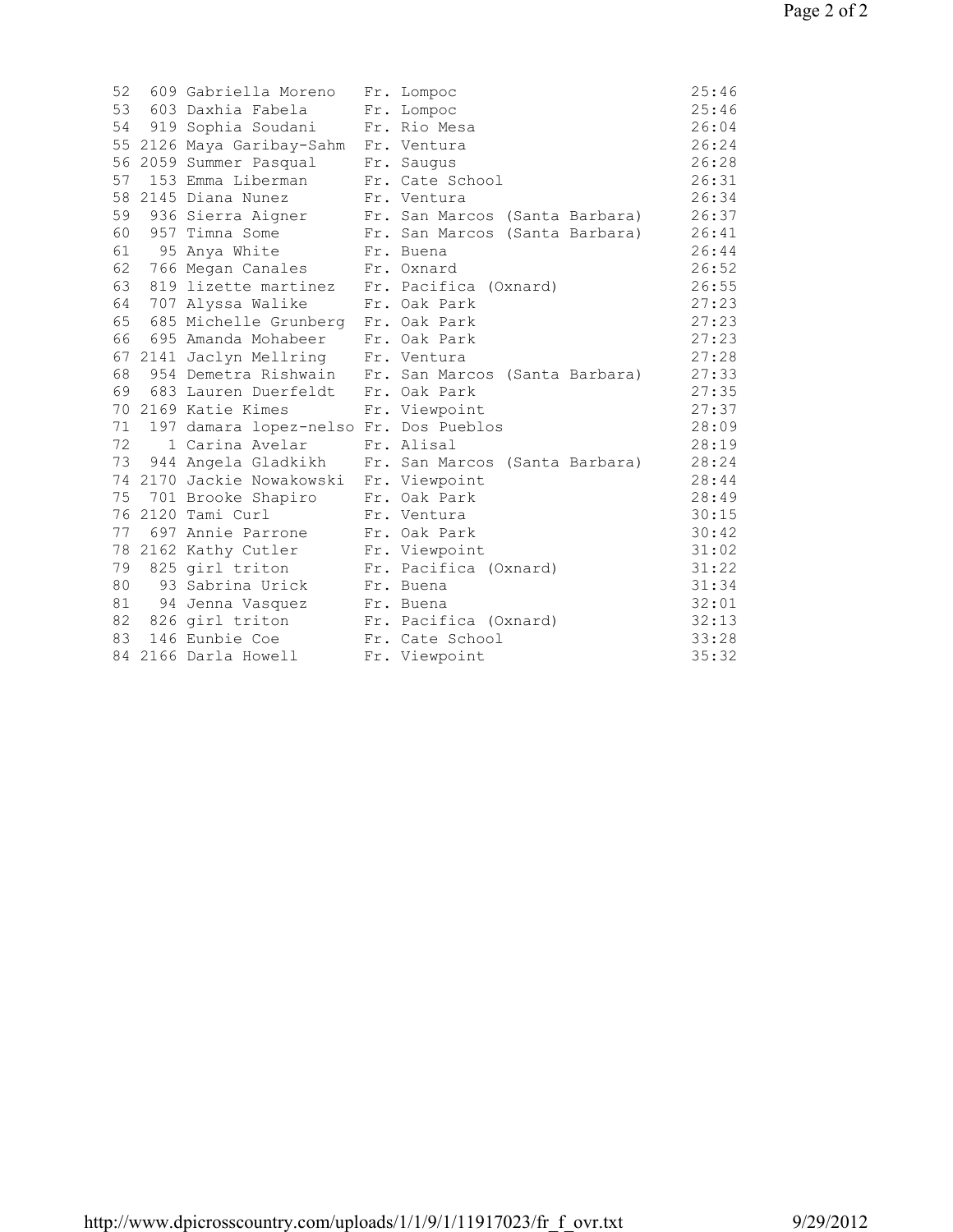DOS PUEBLOS CROSS COUNTRY INVITATIONAL FRESHMEN BOYS ================ 3 MILES ================= (Shoreline Park) Santa Barbara, Ca. Oct. 1, 2010

| Place No.       | Name                                     | Υr | School                                                      | Time  |
|-----------------|------------------------------------------|----|-------------------------------------------------------------|-------|
|                 |                                          |    |                                                             |       |
| $\mathbf 1$     | 669 Colby Penn Fr. Long Beach Poly       |    |                                                             | 16:57 |
| 2               | 539 Manuel Mata                          |    | Fr. La Sierra                                               | 17:12 |
| 3               | 452 Andrew Barrando                      |    | Fr. John Burroughs (Burbank)                                | 17:13 |
| 4               | 532 Melvin Esteva                        |    | Fr. La Sierra                                               | 17:19 |
| 5               | 102 Moses Bojorquez                      |    | Fr. Buena                                                   | 17:20 |
| 6               | 326 BRYAN PLUMA                          |    | Fr. Downey                                                  | 17:25 |
| 7               | 627 Gian Delphin                         |    |                                                             | 17:31 |
| 8               | 142 Andrew Witt                          |    | Fr. Downey<br>Fr. Long Beach Poly<br>Fr. Buena<br>Fr. Buena | 18:22 |
|                 | 9 2005 Keaton Shinn                      |    | Fr. San Marcos (Santa Barbara)                              | 18:26 |
|                 | 10 721 Nathaniel Driggs Fr. Oak Park     |    |                                                             | 18:26 |
|                 | 11 658 Jordan Peacock                    |    | Fr. Long Beach Poly                                         | 18:26 |
|                 |                                          |    |                                                             |       |
| 12 <sup>°</sup> | 608 Esparza Peter                        |    | Fr. Lompoc                                                  | 18:30 |
|                 | 13 482 Diego Sanchez                     |    | Fr. John Burroughs (Burbank)                                | 18:33 |
|                 | 14 638 Carl Hatch                        |    | Fr. Long Beach Poly                                         | 18:33 |
|                 | 15 2183 Andrew Schoenberge Fr. Viewpoint |    |                                                             | 18:37 |
|                 | 16 465 Andrew Garcia                     |    | Fr. John Burroughs (Burbank)                                | 18:38 |
|                 | 17 667 Chris Swartz                      |    | Fr. Long Beach Poly                                         | 18:40 |
|                 | 18 967 Jacob Barrett                     |    | Fr. San Marcos (Santa Barbara)                              | 18:43 |
|                 | 19 677 Izaiah Zuniga Fr. Long Beach Poly |    |                                                             | 18:44 |
|                 | 20 2113 John Vierra                      |    | Fr. Saugus                                                  | 18:44 |
|                 | 21 288 Paul Wren                         |    | Fr. Dos Pueblos                                             | 18:56 |
|                 | 22 567 Mikey Hawker Fr. Laguna Blanca    |    |                                                             | 18:59 |
|                 | 23 2009 Ty Still                         |    | Fr. San Marcos (Santa Barbara)                              | 19:00 |
|                 | 24 322 JACOB ORTEGA                      |    | Fr. Downey                                                  | 19:02 |
|                 | 25 647 Jose Long                         |    | Fr. Long Beach Poly                                         | 19:10 |
| 26              | 103 Brandon Cadiz                        |    | Fr. Buena                                                   | 19:14 |
| 27              | 833 alex ambriz                          |    | Fr. Pacifica (Oxnard)                                       | 19:20 |
| 28              | 615 Cooper Bahr                          |    | Fr. Long Beach Poly                                         | 19:22 |
| 29              | 131 Logan Otten                          |    | Fr. Buena                                                   | 19:25 |
| 30              | 104 Cristian Cardenas Fr. Buena          |    |                                                             | 19:25 |
| 31              | 40 Christian Mendoza                     |    | Fr. Alisal                                                  | 19:30 |
|                 | 32 716 Joseph Calce                      |    | Fr. Oak Park                                                | 19:30 |
| 33              | 558 Gerardo Valtierra Fr. La Sierra      |    |                                                             | 19:32 |
| 34              | 105 Angel Cardenas                       |    | Fr. Buena                                                   | 19:32 |
| 35              | 730 Trent Hall                           |    | Fr. Oak Park                                                | 19:39 |
|                 | 36 2077 Mario Bautista                   |    | Fr. Saugus                                                  | 19:40 |
| 37              | 544 Jessse Navarrette Fr. La Sierra      |    |                                                             | 19:40 |
|                 |                                          |    |                                                             | 19:43 |
|                 | 38 628 Jacob Dorch Fr. Long Beach Poly   |    |                                                             |       |
| 39              | 136 James Setterfield Fr. Buena          |    |                                                             | 19:46 |
| 40              | 339 NICHOLAS VAN HORN Fr. Downey         |    |                                                             | 19:48 |
| 41              | 454 Daniel Beimford                      |    | Fr. John Burroughs (Burbank)                                | 19:48 |
| 42              | 984 Tore Harlan                          |    | Fr. San Marcos (Santa Barbara)                              | 19:49 |
| 43              |                                          |    | 464 Christian Fuentes Fr. John Burroughs (Burbank)          | 19:52 |
| 44              | 542 Alexandra Moreno                     |    | Fr. La Sierra                                               | 19:52 |
| 45              | 167 Jack Pruitt                          |    | Fr. Cate School                                             | 19:52 |
| 46              | 160 Joel Serugo                          |    | Fr. Cate School                                             | 19:53 |
| 47              | 423 Aren Kurkjian                        |    | Fr. Holy Martyrs                                            | 19:53 |
| 48              | 217 Nathan Alvarez                       |    | Fr. Dos Pueblos                                             | 19:54 |
| 49              | 966 Alex Bakai                           |    | Fr. San Marcos (Santa Barbara)                              | 19:56 |
|                 | 50 2006 Chad Sorensen                    |    | Fr. San Marcos (Santa Barbara)                              | 19:56 |
| 51              | 260 Dunbar Mecklin                       |    | Fr. Dos Pueblos                                             | 19:57 |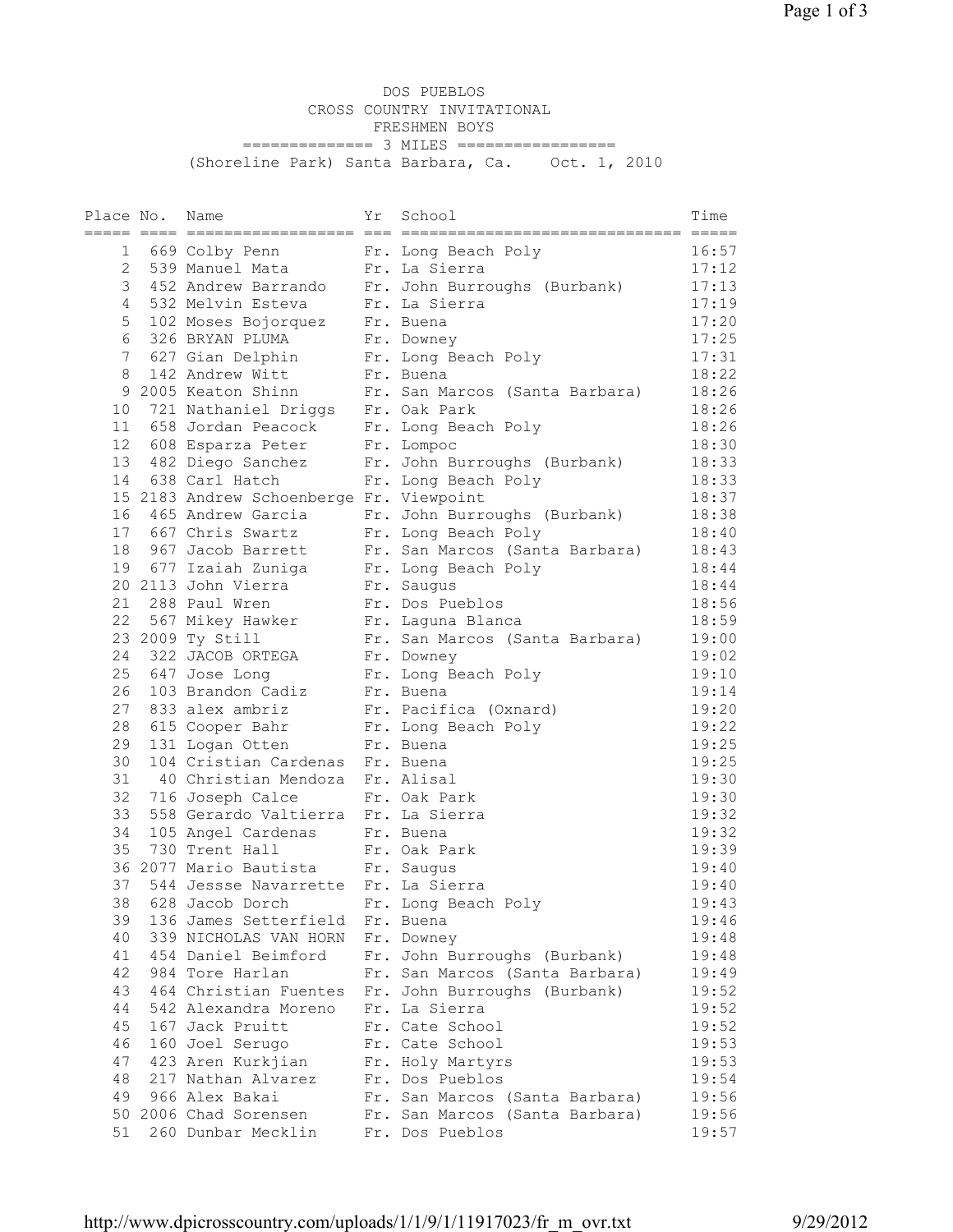| 52  | 467 Manne Green                             | Fr. John Burroughs (Burbank)                      | 19:57 |
|-----|---------------------------------------------|---------------------------------------------------|-------|
| 53  | 158 Cole Brennan                            | Fr. Cate School                                   | 19:58 |
|     | 54 453 Seth Battilana                       | Fr. John Burroughs (Burbank)                      | 20:00 |
|     | 55 2101 Tanner Lomeli                       | Fr. Saugus                                        | 20:04 |
| 56  |                                             | 488 Adam Villalpando Fr. John Burroughs (Burbank) | 20:05 |
|     | 57 477 David Olympia                        | Fr. John Burroughs (Burbank)                      | 20:06 |
| 58  | 296 ESTEBAN BLANCO                          | Fr. Downey                                        | 20:16 |
|     | 59 2087 Jacob Crosson                       | Fr. Saugus                                        | 20:18 |
| 60  | 739 Clarke Miller                           | Fr. Oak Park                                      | 20:20 |
| 61  | 162 Rei Imada                               | Fr. Cate School                                   | 20:22 |
|     | 62 218 Maxwell Anhalt                       | Fr. Dos Pueblos                                   | 20:27 |
| 63  | 285 Dylan Van Mieghem Fr. Dos Pueblos       |                                                   | 20:29 |
| 64  | 39 Andrew Martinez                          | Fr. Alisal                                        | 20:30 |
| 65  | 522 Lucero Adrian                           | Fr. La Sierra                                     | 20:30 |
| 66  | 728 Aneesh Gowri                            | Fr. Oak Park                                      | 20:30 |
|     | 67 2182 Zachary Rosen                       | Fr. Viewpoint                                     | 20:34 |
| 68  | 795 Bobby Mummery                           | Fr. Oxnard                                        | 20:34 |
| 69  | 255 Austin Lipp                             | Fr. Dos Pueblos                                   | 20:36 |
| 70  | 108 Geoff Firme                             | Fr. Buena                                         | 20:36 |
|     | 71 664 Adolph Rodriquez Fr. Long Beach Poly |                                                   | 20:37 |
| 72  | 732 David Hsu                               | Fr. Oak Park                                      | 20:38 |
| 73  | 461 Ethan Diego                             | Fr. John Burroughs (Burbank)                      | 20:41 |
|     | 74 652 Marco Montemayor Fr. Long Beach Poly |                                                   | 20:41 |
| 75  | 238 Maxwell Fourmy Fr. Dos Pueblos          |                                                   | 20:43 |
| 76  | 995 Chris Ortiz                             | Fr. San Marcos (Santa Barbara)                    | 20:48 |
|     | 77 649 Daniel Marion                        | Fr. Long Beach Poly                               | 20:54 |
| 78  | 614 Alex Athanassis                         | Fr. Long Beach Poly                               | 20:56 |
| 79  | 525 Frank Arechiga                          | Fr. La Sierra                                     | 20:59 |
| 80  | 749 Marshall Shires                         | Fr. Oak Park                                      | 20:59 |
| 81  | 111 Patrick Higgins                         | Fr. Buena                                         | 21:03 |
| 82  | 257 Jeramiah McElwee                        | Fr. Dos Pueblos                                   | 21:03 |
| 83  | 455 Jack Bogart                             | Fr. John Burroughs (Burbank)                      | 21:06 |
| 84  | 980 Niklas Glaser                           | Fr. San Marcos (Santa Barbara)                    | 21:10 |
| 85  |                                             | 463 Mitchel Fernando Fr. John Burroughs (Burbank) | 21:17 |
| 86  |                                             | 469 Michael Huynh Fr. John Burroughs (Burbank)    | 21:21 |
| 87  | 133 Daniel Perez                            | Fr. Buena                                         | 21:26 |
| 88  | 52 Edgar Rubio                              | Fr. Alisal                                        | 21:32 |
| 89  | 247 Nicholas Katzer                         | Fr. Dos Pueblos                                   | 21:38 |
| 90  | 273 Vishay Singh                            | Fr. Dos Pueblos                                   | 21:38 |
| 91  | 800 Gabriel Pimentel Fr. Oxnard             |                                                   | 21:38 |
| 92  | 119 Diego Magdaleno                         | Fr. Buena                                         | 21:39 |
| 93  | 600 Cervantes Jose                          | Fr. Lompoc                                        | 21:44 |
|     | 94 2104 Manny Macias                        | Fr. Saugus                                        | 21:44 |
| 95  | 334 PETER SILVA                             | Fr. Downey                                        | 21:46 |
| 96  | 41 Daniel Miranda                           | Fr. Alisal                                        | 21:47 |
| 97  | 109 Paco Garcia                             | Fr. Buena                                         | 21:48 |
| 98  | 116 Andrew Jesperson                        | Fr. Buena                                         | 21:51 |
| 99  | 978 Gabe Fearer                             | Fr. San Marcos (Santa Barbara)                    | 21:52 |
| 100 | 107 Cliff Danza                             | Fr. Buena                                         | 21:53 |
| 101 | 422 Sevag Kopooshian                        | Fr. Holy Martyrs                                  | 22:05 |
| 102 | 141 Eric Wise                               | Fr. Buena                                         | 22:07 |
| 103 | 268 Ivan Ricardo                            | Fr. Dos Pueblos                                   | 22:13 |
| 104 | 572 Bill Mortensen                          | Fr. Laguna Blanca                                 | 22:14 |
| 105 | 228 Harrison Dowen                          | Fr. Dos Pueblos                                   | 22:14 |
|     | 106 2179 Jonathan Luner                     | Fr. Viewpoint                                     | 22:17 |
| 107 | 265 Christopher Oleson Fr. Dos Pueblos      |                                                   | 22:19 |
| 108 | 283 Myles Thompson                          | Fr. Dos Pueblos                                   | 22:19 |
| 109 | 751 Nicholas Singley                        | Fr. Oak Park                                      | 22:26 |
| 110 | 261 Shane Messner                           | Fr. Dos Pueblos                                   | 22:36 |
| 111 | 360 Josue Baes                              | Fr. Fillmore                                      | 22:36 |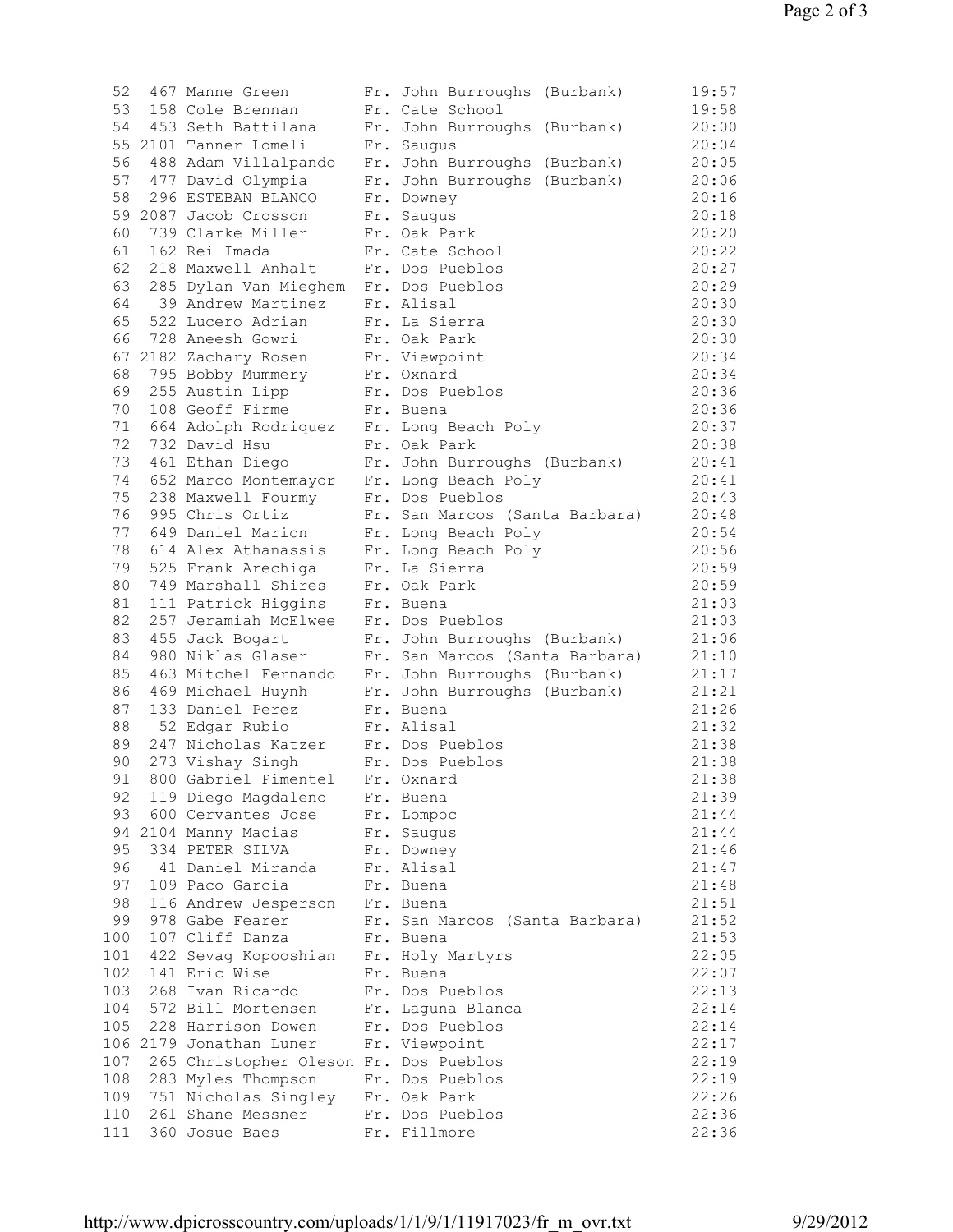|     | 112 279 Reny Takeda Fr. Dos Pueblos           |                                                       | 22:44 |
|-----|-----------------------------------------------|-------------------------------------------------------|-------|
|     |                                               | 113 2014 Chase Wallace Fr. San Marcos (Santa Barbara) | 22:47 |
|     | 114 746 Nabeel Saifi Fr. Oak Park             |                                                       | 22:50 |
|     | 115 2100 Joey Johnson Fr. Saugus              |                                                       | 22:53 |
|     |                                               | 116 977 Taylor Dixon Fr. San Marcos (Santa Barbara)   | 23:03 |
|     |                                               | 117 975 Adam Childs Fr. San Marcos (Santa Barbara)    | 23:14 |
|     | 118 236 Abraham Field Fr. Dos Pueblos         |                                                       | 23:21 |
|     | 119 126 Robert Moses Fr. Buena                |                                                       | 23:51 |
|     | 120 99 Ami Bains Fr. Buena                    |                                                       | 24:00 |
|     |                                               | 121 993 Darian Ngo Fr. San Marcos (Santa Barbara)     | 24:03 |
|     | 122 232 Brandon Dutton Fr. Dos Pueblos        |                                                       | 24:04 |
| 123 | 114 Evan Jalaty Fr. Buena                     |                                                       | 24:05 |
| 124 | 782 William Albers Fr. Oxnard                 |                                                       | 24:20 |
|     | 125 757 Jack Whitely Fr. Oak Park             |                                                       | 24:23 |
| 126 |                                               | 997 Kevin Peters Fr. San Marcos (Santa Barbara)       | 24:30 |
| 127 | 868 Jacob Hunt Fr. Pacifica (Oxnard)          |                                                       | 24:34 |
|     | 128 161 Kevin He Fr. Cate School              |                                                       | 24:56 |
|     | 129 592 Manzanarez Eric Fr. Lompoc            |                                                       | 25:20 |
|     | 130 2099 Adam Imperiali Fr. Saugus            |                                                       | 25:29 |
|     | 131 2186 Kai Todt Fr. Viewpoint               |                                                       | 25:36 |
|     | 132 571 Darwin Miguel Fr. Laguna Blanca       |                                                       | 25:43 |
|     | 133 803 Nicholas Robles Fr. Oxnard            |                                                       | 27:32 |
|     | 134 106 Gabriel Castenada Fr. Buena           |                                                       | 27:56 |
|     | 135 113 Keefer Hurley Fr. Buena               |                                                       | 27:59 |
|     | 136 829 Joshua Aguilera Fr. Pacifica (Oxnard) |                                                       | 29:27 |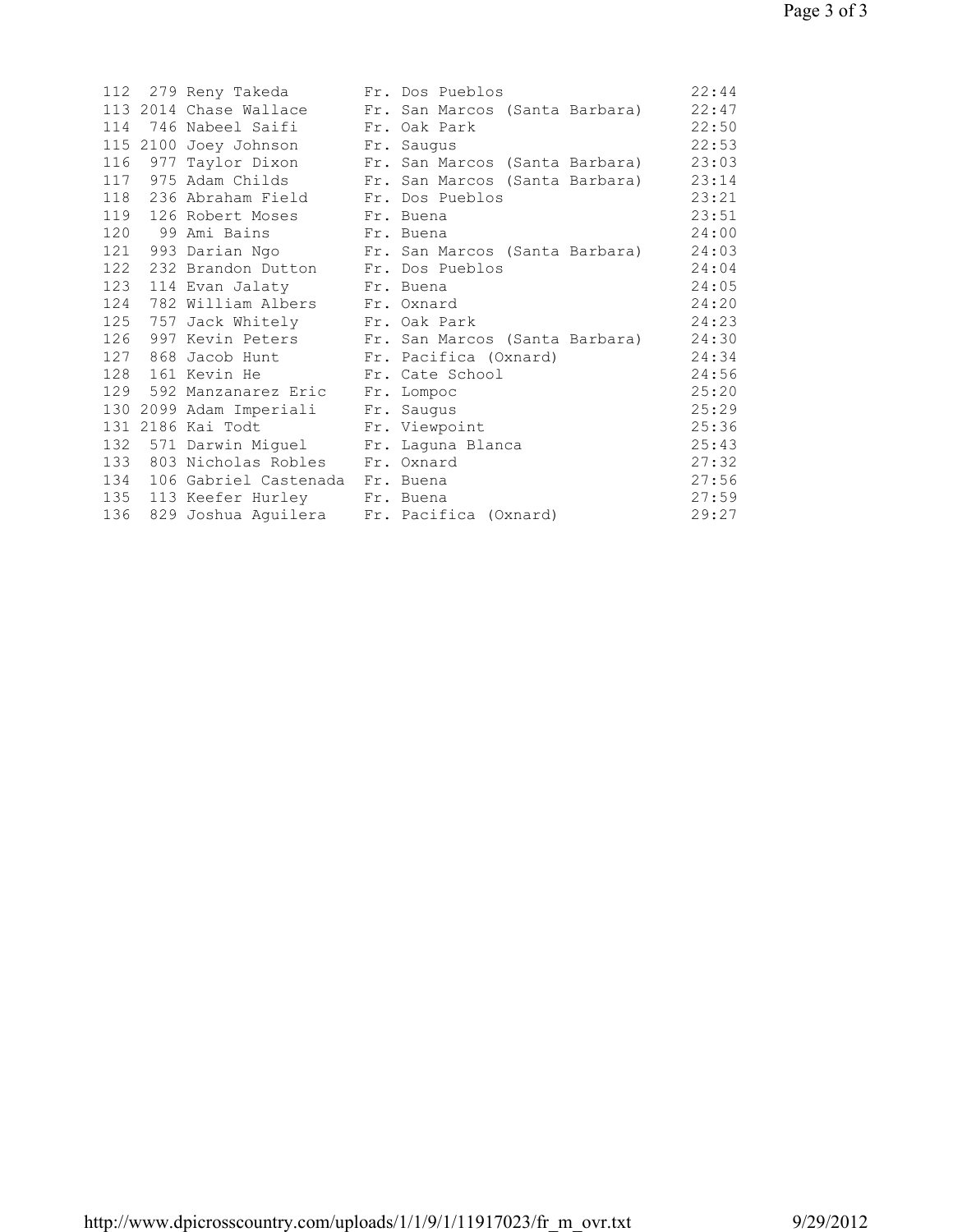DOS PUEBLOS CROSS COUNTRY INVITATIONAL SOPHOMORE GIRLS =============== 3 MILES ================= (Shoreline Park) Santa Barbara, Ca. Oct. 1, 2010

| Place No. |   | Name                                 | Υr | School                                              | Time  |
|-----------|---|--------------------------------------|----|-----------------------------------------------------|-------|
|           |   | ----- ---- -------------------       |    |                                                     |       |
| 1         |   | 196 Elaine McLure                    |    | So. Dos Pueblos                                     | 19:28 |
|           |   | 2 2065 Jessica Ruiz                  |    | So. Saugus                                          | 20:10 |
|           |   | 3 2044 Sabrina Janes                 |    | So. Saugus                                          | 20:11 |
|           |   | 4 2053 Mackinzie Moncibai So. Saugus |    |                                                     | 20:21 |
| 5         |   | 201 Tatianna Scheluep                |    | So. Dos Pueblos                                     | 20:32 |
|           | 6 | 67 Summer Al-Saleh                   |    | So. Buena                                           | 20:33 |
|           |   | 7 2047 Makaila Lopez                 |    | So. Saugus                                          | 20:56 |
| 8         |   | 387 Raegan Janda                     |    | So. Foothill                                        | 21:02 |
| 9         |   | 176 Keara Amble                      |    | So. Dos Pueblos                                     | 21:08 |
| 10        |   | 71 Melanie Campbell                  |    | So. Buena                                           | 21:11 |
| 11        |   | 442 Valerie Monroy                   |    | So. John Burroughs (Burbank)                        | 21:12 |
| 12        |   | 447 Desiree Ruiz                     |    | So. John Burroughs (Burbank)                        | 21:21 |
|           |   | 13 352 Alexis Tafoya                 |    | So. Fillmore                                        | 21:23 |
|           |   |                                      |    |                                                     | 21:24 |
|           |   | 14 427 Miranda Acosta                |    | So. John Burroughs (Burbank)                        |       |
|           |   | 15 2039 Kylie Hoffeber               |    | So. Saugus                                          | 21:32 |
|           |   | 16 2061 Madisen Penna                |    | So. Saugus                                          | 21:32 |
|           |   | 17 389 Airyanna Medina               |    | So. Foothill                                        | 21:35 |
| 18        |   | 187 Racquel Fygenson                 |    | So. Dos Pueblos                                     | 21:46 |
|           |   | 19 2045 Madison Jones                |    | So. Saugus                                          | 21:49 |
|           |   | 20 2033 Trisha Gomez                 |    | So. Saugus                                          | 21:51 |
| 21        |   | 515 Melissa Santana                  |    | So. La Sierra                                       | 21:52 |
| 22        |   | 85 Kenna Perez                       |    | So. Buena                                           | 21:58 |
| 23        |   | 207 Meredith Urschel                 |    | So. Dos Pueblos                                     | 22:03 |
|           |   | 24 2127 Jennifer Gonzalez            |    | So. Ventura                                         | 22:05 |
|           |   | 25 2167 Jessica Hui                  |    | So. Viewpoint                                       | 22:09 |
|           |   | 26 179 Kalina Burns                  |    | So. Dos Pueblos                                     | 22:13 |
|           |   | 27 2156 Allyn Tolosa                 |    | So. Ventura                                         | 22:16 |
|           |   | 28 2056 Gillian Nelson               |    | So. Saugus                                          | 22:22 |
| 29        |   | 579 Carina Rodriguez                 |    | So. Lompoc                                          | 22:24 |
| 30        |   | 688 Amanda Levinson                  |    | So. Oak Park                                        | 23:14 |
| 31        |   | 937 Adilene Aldapa                   |    | So. San Marcos (Santa Barbara)                      | 23:16 |
|           |   | 32 2118 Allison Champagne            |    | So. Ventura                                         | 23:20 |
|           |   | 33 433 Sara Ehlers                   |    | So. John Burroughs (Burbank)                        | 23:21 |
|           |   | 34    16 Carolina Mundo              |    | So. Alisal                                          | 23:23 |
| 35        |   | 516 Diana Torres                     |    | So. La Sierra                                       | 23:27 |
| 36        |   | 574 Claudia Carrillo                 |    | So. Lompoc                                          | 23:31 |
| 37        |   | 520 Veronica Valadez                 |    | So. La Sierra                                       | 23:32 |
| 38        |   | 441 Samantha Miceli                  |    | So. John Burroughs (Burbank)                        | 23:33 |
| 39        |   | 923 Camryn Weisenberge So. Rio Mesa  |    |                                                     | 23:34 |
| 40        |   | 499 Crystal Gonzalez                 |    | So. La Sierra                                       | 23:35 |
| 41        |   | 82 Tati Morales                      |    | So. Buena                                           | 23:37 |
|           |   | 42 2121 Taylor Farrell               |    |                                                     | 23:39 |
|           |   |                                      |    | So. Ventura                                         | 23:44 |
| 43        |   | 87 Lexi Ruth                         |    | 445 Charlotte Richards So. John Burroughs (Burbank) |       |
| 44        |   |                                      |    | So. Buena                                           | 23:49 |
| 45        |   | 696 Angelle Ortiz                    |    | So. Oak Park                                        | 23:51 |
|           |   | 46 2143 Holly Norman                 |    | So. Ventura                                         | 23:51 |
| 47        |   | 812 gonzales cristina                |    | So. Pacifica (Oxnard)                               | 24:05 |
| 48        |   | 709 Maggie Young                     |    | So. Oak Park                                        | 24:06 |
| 49        |   | 961 Leah Urzua                       |    | So. San Marcos (Santa Barbara)                      | 24:08 |
| 50        |   | 956 Kayla Simons                     |    | So. San Marcos (Santa Barbara)                      | 24:10 |
|           |   | 51 2172 Katherine Yale               |    | So. Viewpoint                                       | 24:12 |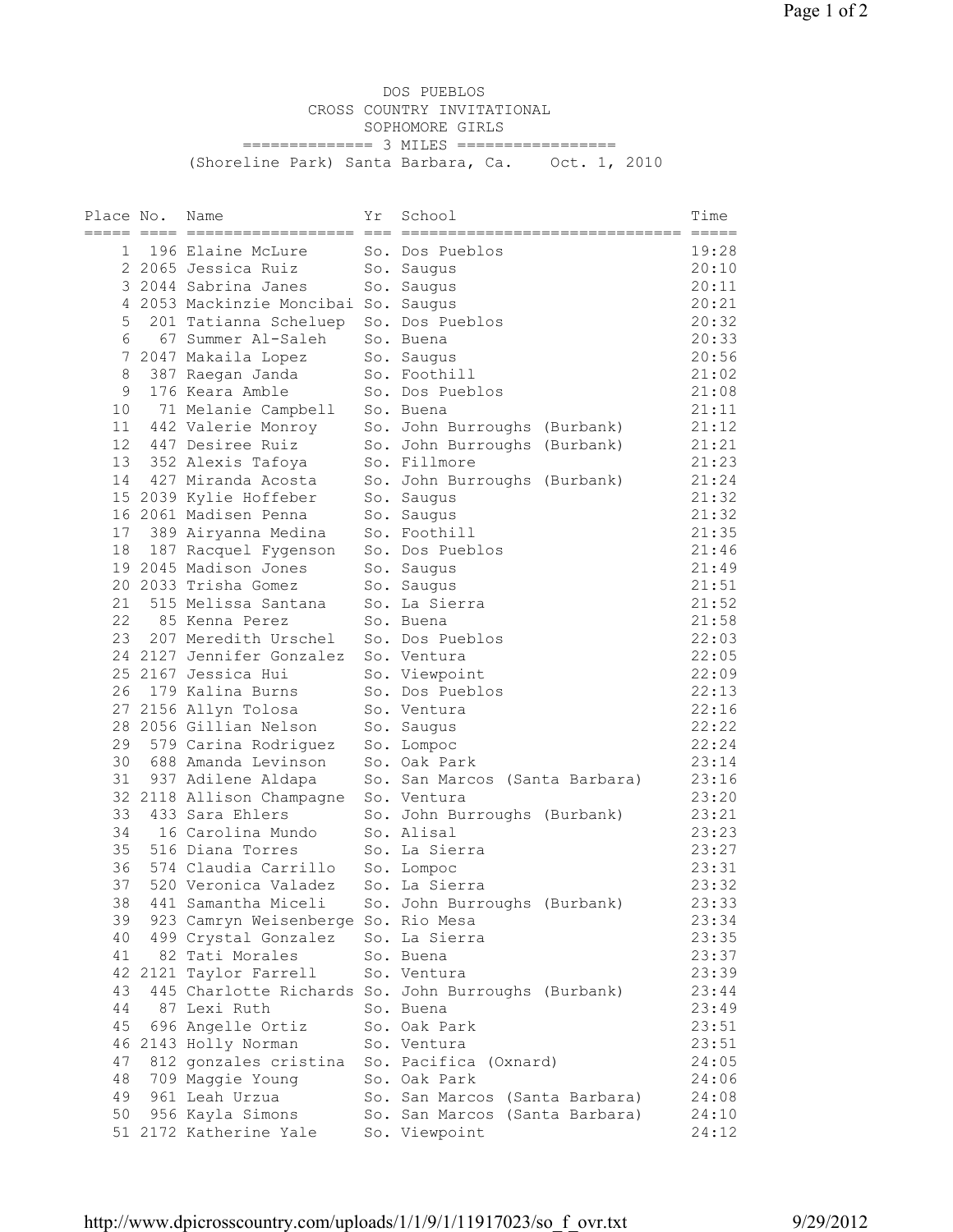| 52  | 435 Deanna Fierro                                                             | So. John Burroughs (Burbank)                                                                                | 24:28          |
|-----|-------------------------------------------------------------------------------|-------------------------------------------------------------------------------------------------------------|----------------|
| 53  | 73 Karli Christenson                                                          | So. Buena                                                                                                   | 24:29          |
| 54  | 388 Mia Luna                                                                  | So. Foothill                                                                                                | 24:30          |
|     | 55 703 Tyler Smith                                                            | So. Oak Park                                                                                                | 24:31          |
| 56  | 906 Adenna Bratz                                                              | So. Rio Mesa                                                                                                | 24:34          |
|     | 57 678 Emma Berns                                                             | So. Oak Park                                                                                                | 24:35          |
| 58  | 437 Lili Hooshivar                                                            | So. John Burroughs (Burbank)                                                                                | 24:40          |
|     | 59 807 daniela aguilar                                                        | So. Pacifica (Oxnard)                                                                                       | 24:40          |
|     | 60 2030 Brenda Fowler                                                         | So. Saugus                                                                                                  | 24:40          |
|     | 61 2155 Elizabeth Thomson                                                     | So. Ventura                                                                                                 | 24:46          |
| 62  |                                                                               | So. San Marcos (Santa Barbara)                                                                              | 24:48          |
| 63  | 955 Kelly Robertson<br>346 Sofia Gallardo                                     | So. Fillmore                                                                                                | 24:49          |
|     | 64 518 Natalie Torres                                                         | So. La Sierra                                                                                               | 24:55          |
|     | 65 958 Hannah Terry                                                           | So. San Marcos (Santa Barbara)                                                                              | 24:56          |
| 66  | 68 Emily Bouchard So. Buena                                                   |                                                                                                             | 24:58          |
|     | 67 10 Esmeralda Espinoza So. Alisal                                           |                                                                                                             | 24:59          |
| 68  | 181 Priscilla Chu                                                             | So. Dos Pueblos                                                                                             | 24:59          |
| 69  | 679 Tynnan Bodily So. Oak Park                                                |                                                                                                             | 25:02          |
|     |                                                                               |                                                                                                             | 25:05          |
|     |                                                                               | 70 913 Bailey McKenna<br>71 817 yvette linares So. Pacifica (Oxnard)<br>72 687 McKenna Leclair So. Oak Park | 25:08          |
|     |                                                                               |                                                                                                             | 25:17          |
| 73  | 767 Candace Chavolla                                                          | So. Oxnard                                                                                                  | 25:19          |
| 74  | 190 Nicole Janee                                                              | So. Dos Pueblos                                                                                             | 25:24          |
| 75  | 772 Mary Ihrke                                                                | So. Oxnard                                                                                                  | 25:27          |
| 76  | 700 Eliana Schuler                                                            | So. Oak Park                                                                                                | 25:31          |
| 77  | 204 Ella Stimson So. Dos Pueblos                                              |                                                                                                             | 25:38          |
| 78  | 25 Elizabeth Tinoco So. Alisal                                                |                                                                                                             | 25:49          |
| 79  | 200 Maren Rose                                                                | So. Dos Pueblos                                                                                             | 25:52          |
| 80  | 182 Gabriella Craviott So. Dos Pueblos                                        |                                                                                                             | 26:06          |
| 81  | 186 Adrianna Fonseca So. Dos Pueblos                                          |                                                                                                             | 26:10          |
| 82  | 682 Alianna De Castro                                                         | So. Oak Park                                                                                                | 26:12          |
| 83  | 448 Ignatia Teresa                                                            | So. John Burroughs (Burbank)                                                                                | 26:18          |
| 84  | 415 Alique Mnatsakanya So. Holy Martyrs                                       |                                                                                                             | 26:18          |
| 85  | 8 Silvia Delgadillo So. Alisal                                                |                                                                                                             | 26:18          |
| 86  | 14 Elizabeth Hernande So. Alisal                                              |                                                                                                             | 26:20          |
| 87  | 414 Teresa Melkonian                                                          | So. Holy Martyrs                                                                                            | 26:21          |
| 88  |                                                                               | So. Buena                                                                                                   | 26:22          |
|     | 86 Amanda Poulson                                                             |                                                                                                             | 26:23          |
|     | 89 408 Talar Hagopian So. Holy Martyrs<br>90 509 Esther Morales So. La Sierra |                                                                                                             | 26:28          |
|     | 91 69 Madison Brown                                                           | So. Buena                                                                                                   | 26:30          |
| 92  | 409 Lara Hagopian                                                             | So. Holy Martyrs                                                                                            | 26:34          |
| 93  | 494 Samantha Castillo                                                         | So. La Sierra                                                                                               | 26:39          |
| 94  | 498 Morales Esther                                                            | So. La Sierra                                                                                               | 26:55          |
| 95  | 189 Aahat Jain                                                                | So. Dos Pueblos                                                                                             | 27:09          |
| 96  | 507 Michelle Midgett                                                          | So. La Sierra                                                                                               | 27:18          |
| 97  |                                                                               | So. Pacifica (Oxnard)                                                                                       | 28:30          |
| 98  | 813 samantha esparza<br>823 yesenia ponce                                     | So. Pacifica (Oxnard)                                                                                       | 28:30          |
| 99  | 698 Jennifer Paul                                                             |                                                                                                             |                |
| 100 | 962 Alexis Villa                                                              | So. Oak Park<br>So. San Marcos (Santa Barbara)                                                              | 29:01<br>29:07 |
| 101 | 777 Karen Patterson                                                           | so. Oxnard                                                                                                  | 32:02          |
|     | 57 Maria Aburto                                                               | So. Antelope Valley                                                                                         |                |
| 102 |                                                                               |                                                                                                             | 33:07          |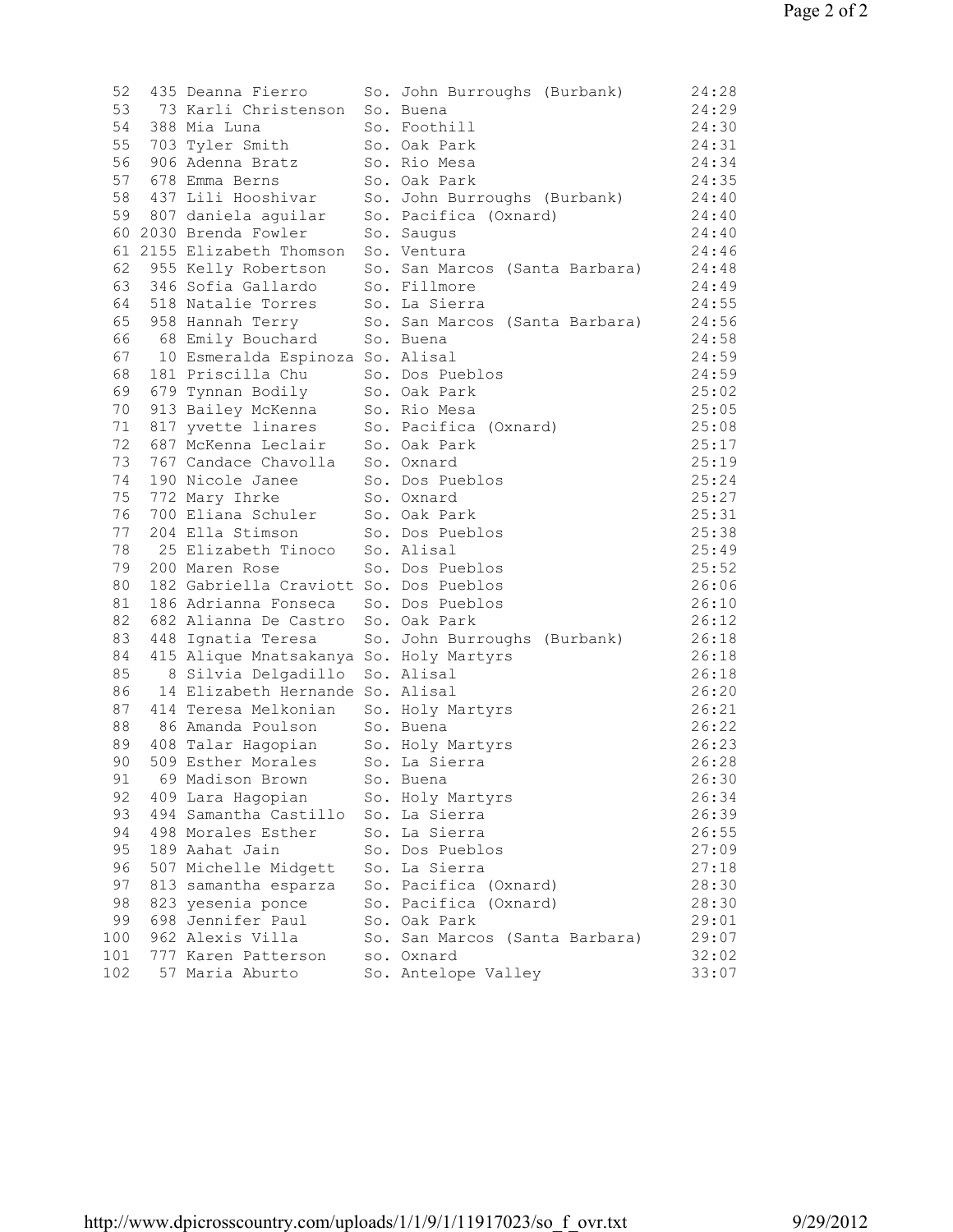DOS PUEBLOS CROSS COUNTRY INVITATIONAL SOPHOMORE BOYS ================ 3 MILES ================= (Shoreline Park) Santa Barbara, Ca. Oct. 1, 2010

| Place No. | Name                           | Υr | School                         | Time  |
|-----------|--------------------------------|----|--------------------------------|-------|
|           | ----- ---- ------------------- |    | ======= =====                  |       |
| 1         | 655 Anthony Palazzo            |    | So. Long Beach Poly            | 16:25 |
| 2         | 926 Jimmy FitzGerald           |    | So. Rio Mesa                   | 16:30 |
| 3         | 485 Shane Thompson             |    | So. John Burroughs (Burbank)   | 16:40 |
| 4         | 456 Garrett Boulais            |    | So. John Burroughs (Burbank)   | 16:41 |
| 5         | 994 Walker Odell               |    | So. San Marcos (Santa Barbara) | 16:48 |
| 6         | 117 Kaleb Kunes                |    | So. Buena                      | 16:52 |
| 7         | 312 ANTHONY LOPEZ              |    | So. Downey                     | 16:53 |
| 8         | 309 Miguel Gutierrez           |    | So. Downey                     | 17:04 |
| 9         | 660 Chris Polk                 |    | So. Long Beach Poly            | 17:19 |
| 10        | 934 Austin Swanson             |    | So. Rio Mesa                   | 17:22 |
| 11        | 618 Brennan Bruggeman          |    | So. Long Beach Poly            | 17:24 |
| 12        | 286 Ian Wasjutin               |    | So. Dos Pueblos                | 17:34 |
|           | 13 2103 Inaqui Loza            |    | So. Saugus                     | 17:40 |
| 14        | 998 David Peterson             |    | So. San Marcos (Santa Barbara) | 17:42 |
| 15        | 137 Andrew Strader             |    | So. Buena                      | 17:44 |
| 16        | 848 Jordan Chavez              |    | So. Pacifica (Oxnard)          | 17:46 |
|           | 17 653 Matt Oca                |    | So. Long Beach Poly            | 17:48 |
| 18        | 612 Alvarado Steven            |    | So. Lompoc                     | 17:56 |
| 19        | 566 Cooper Farrell             |    | So. Laquna Blanca              | 18:06 |
|           | 20 2094 Jason Hamburger        |    | So. Saugus                     | 18:08 |
| 21        | 128 Ben Newman                 |    | So. Buena                      | 18:10 |
|           | 22 370 Jorge Hurtado           |    | So. Fillmore                   | 18:10 |
| 23        | 468 Jack Howe                  |    | So. John Burroughs (Burbank)   | 18:11 |
|           | 24 731 Ryan Harris             |    | So. Oak Park                   | 18:15 |
| 25        | 489 Cole Wantland              |    | So. John Burroughs (Burbank)   | 18:16 |
|           | 26 2086 Matt Clark             |    | So. Saugus                     | 18:16 |
| 27        | 672 Josh Virey                 |    | So. Long Beach Poly            | 18:17 |
| 28        | 760 Luke Wulf                  |    | So. Oak Park                   | 18:18 |
| 29        | 790 Jose Govea                 |    | So. Oxnard                     | 18:22 |
| 30        | 366 Francisco Erazo            |    | So. Fillmore                   | 18:22 |
| 31        | 251 Franklin Leung             |    | So. Dos Pueblos                | 18:30 |
|           | 32 470 Greg Kern               |    | So. John Burroughs (Burbank)   | 18:30 |
| 33        | 240 Kyle Glick                 |    | So. Dos Pueblos                | 18:31 |
|           | 34 2178 Andrew Gu              |    | So. Viewpoint                  | 18:31 |
|           | 35 484 Gerorge Tello           |    | So. John Burroughs (Burbank)   | 18:34 |
| 36 -      | 277 Jacob Stucky               |    | So. Dos Pueblos                | 18:36 |
| 37        | 458 David Carrillo             |    | So. John Burroughs (Burbank)   | 18:36 |
| 38        | 538 Brandon Lynaugh            |    | So. La Sierra                  | 18:41 |
| 39        | 935 D.J. Torres                |    | So. Rio Mesa                   | 18:43 |
| 40        | 282 James Taylor               |    | So. Dos Pueblos                | 18:46 |
| 41        | 220 Scott Bieza                |    | So. Dos Pueblos                | 18:47 |
| 42        | 798 Andres Perez               |    | So. Oxnard                     | 18:48 |
| 43        | 758 Matt Williams              |    | So. Oak Park                   | 18:48 |
| 44        | 383 Jamie Vargas               |    | So. Fillmore                   | 18:48 |
| 45        | 889 Julian Rios                |    | So. Pacifica (Oxnard)          | 18:49 |
| 46        | 726 James Gebhard              |    | So. Oak Park                   | 18:49 |
| 47        | 2084 Andres Casillas           |    | So. Saugus                     | 18:49 |
| 48        | 651 Ben Mongkolvipak           |    | So. Long Beach Poly            | 18:49 |
| 49        | 394 Elijah Amberson            |    | So. Foothill                   | 18:50 |
| 50        | 300 ENRIQUE COREAS             |    | So. Downey                     | 18:57 |
| 51        | 293 ERICK AYALA                |    | So. Downey                     | 18:58 |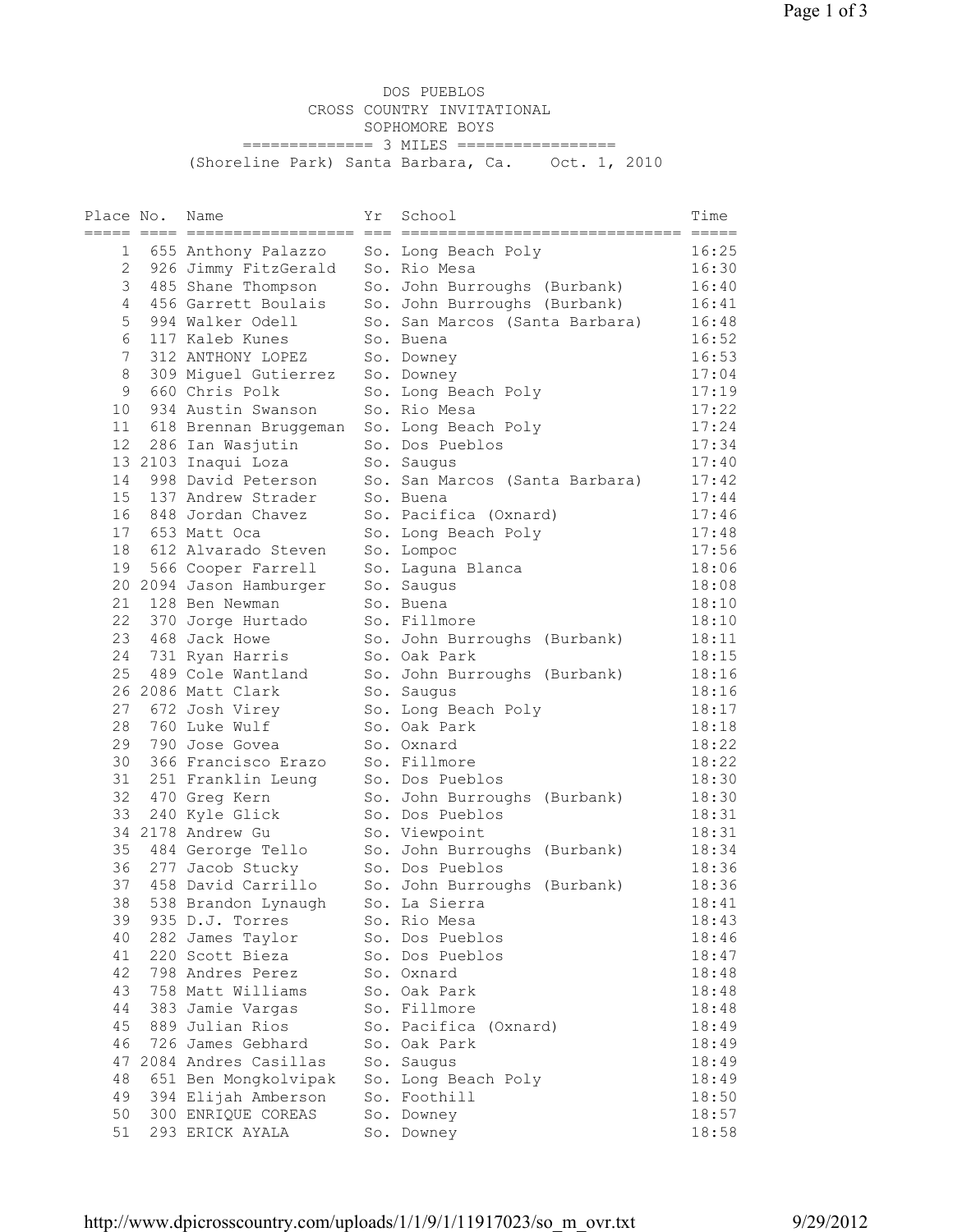| 52  | 395 Kolten Anderson                                                 | So. Foothill                   | 18:58 |
|-----|---------------------------------------------------------------------|--------------------------------|-------|
|     | 53 2081 Corey Blatz                                                 | So. Saugus                     | 18:59 |
|     | 54 474 Dion Mokhtari                                                | So. John Burroughs (Burbank)   | 18:59 |
|     | 55 714 Zachary Bear                                                 | So. Oak Park                   | 19:00 |
|     | 56 793 Jesus Leon                                                   | So. Oxnard                     | 19:04 |
|     | 57 646 Jorge Leon                                                   | So. Long Beach Poly            | 19:05 |
|     | 58 219 Al Bartholomew                                               | So. Dos Pueblos                | 19:05 |
|     | 59 553 Ken Shaffer                                                  | So. La Sierra                  | 19:06 |
|     | 60 35 Daniel Gutierrez                                              | So. Alisal                     | 19:09 |
|     | 61 2110 Joe Sterkel                                                 | So. Saugus                     | 19:10 |
|     | 62 644 Hanson Khim                                                  | So. Long Beach Poly            | 19:11 |
|     | 63 533 Luis Garcia                                                  | So. La Sierra                  | 19:11 |
|     | 64 380 Gerardo Rodriguez                                            | So. Fillmore                   | 19:11 |
|     |                                                                     |                                |       |
|     | 65 2112 Joel Vergara                                                | So. Saugus                     | 19:13 |
|     | 66 718 Owen Consoletti                                              | So. Oak Park                   | 19:14 |
|     | 67 589 Ramirez Diego                                                | So. Lompoc                     | 19:16 |
|     | 68 623 Kenny Cruz                                                   | So. Long Beach Poly            | 19:17 |
|     | 69 216 Michael Aling<br>70 2013 Drew Thwing                         | So. Dos Pueblos                | 19:17 |
|     |                                                                     | So. San Marcos (Santa Barbara) | 19:20 |
|     | 71 165 Ralph MacAvoy                                                | So. Cate School                | 19:23 |
|     | 72 173 Patrick Thomas                                               | So. Cate School                | 19:23 |
|     | 73 2085 Chris Cautivar                                              | So. Saugus                     | 19:24 |
|     | 74 475 Quang Nguyen                                                 | So. John Burroughs (Burbank)   | 19:28 |
|     | 75 792 Esteban Leon                                                 | So. Oxnard                     | 19:30 |
|     | 76 642 Ben Kang                                                     | So. Long Beach Poly            | 19:30 |
|     | 77 996 Adrian Perea                                                 | So. San Marcos (Santa Barbara) | 19:31 |
|     | 78 905 Kevin Zavaleta                                               | So. Pacifica (Oxnard)          | 19:32 |
|     | 79 2004 Nick Schultz                                                | So. San Marcos (Santa Barbara) | 19:33 |
|     | 80 457 Nathan Bradley                                               | So. John Burroughs (Burbank)   | 19:35 |
|     | 81 632 Kai Fillipow                                                 | So. Long Beach Poly            | 19:36 |
|     | 82 30 Jesse Diaz                                                    | So. Alisal                     | 19:36 |
|     | 83 2175 Zach Dyne                                                   | So. Viewpoint                  | 19:41 |
|     | 84 787 Ronaldo Flores                                               | So. Oxnard                     | 19:46 |
|     | 85 849 eric coreas                                                  | So. Pacifica (Oxnard)          | 19:48 |
|     | 86 374 Demitriouz Lozano                                            | So. Fillmore                   | 19:48 |
|     |                                                                     | So. Saugus                     | 19:48 |
|     | 87 2080 Ricky Benavidez<br>88 999 Kirk Ravnor<br>88 999 Kirk Raynor | So. San Marcos (Santa Barbara) | 19:50 |
|     | 89 752 Benjamin Too                                                 | So. Oak Park                   | 19:50 |
|     | 90 124 Chris Meugniot                                               | So. Buena                      | 19:50 |
| 91  | 132 Joseph Perez So. Buena                                          |                                | 19:52 |
|     |                                                                     |                                |       |
| 92  | 110 James Hawley                                                    | So. Buena                      | 19:58 |
| 93  | 480 Jared Perez                                                     | So. John Burroughs (Burbank)   | 19:59 |
| 94  | 29 Gregorio Corona                                                  | So. Alisal                     | 20:00 |
| 95  | 359 Andre Alvarez                                                   | So. Fillmore                   | 20:03 |
| 96  | 234 Maxwell Essig                                                   | So. Dos Pueblos                | 20:07 |
| 97  | 175 Danile Yeom                                                     | So. Cate School                | 20:14 |
|     | 98 2008 Sam Spackman                                                | So. San Marcos (Santa Barbara) | 20:18 |
| 99  | 529 John Conn                                                       | So. La Sierra                  | 20:18 |
| 100 | 239 Joshua Fry                                                      | So. Dos Pueblos                | 20:20 |
|     | 101 2173 Justin Chen                                                | So. Viewpoint                  | 20:24 |
| 102 | 560 Kevin Zepeda                                                    | So. La Sierra                  | 20:25 |
|     | 103 2090 Nathan Elvington                                           | So. Saugus                     | 20:26 |
| 104 | 164 Humza Khurshid                                                  | So. Cate School                | 20:27 |
| 105 | 172 Noah Somaratne                                                  | So. Cate School                | 20:29 |
|     | 106 2176 Daniel Essayan                                             | So. Viewpoint                  | 20:29 |
|     | 107 2180 John Kyle Moseley                                          | So. Viewpoint                  | 20:31 |
| 108 | 754 Zubin Verma                                                     | So. Oak Park                   | 20:31 |
| 109 | 406 Kyle Whitt                                                      | So. Grace Brethren             | 20:34 |
| 110 | 37 Michael Magana                                                   | So. Alisal                     | 20:35 |
| 111 | 163 Jared Jory-Geiger                                               | So. Cate School                | 20:35 |
|     |                                                                     |                                |       |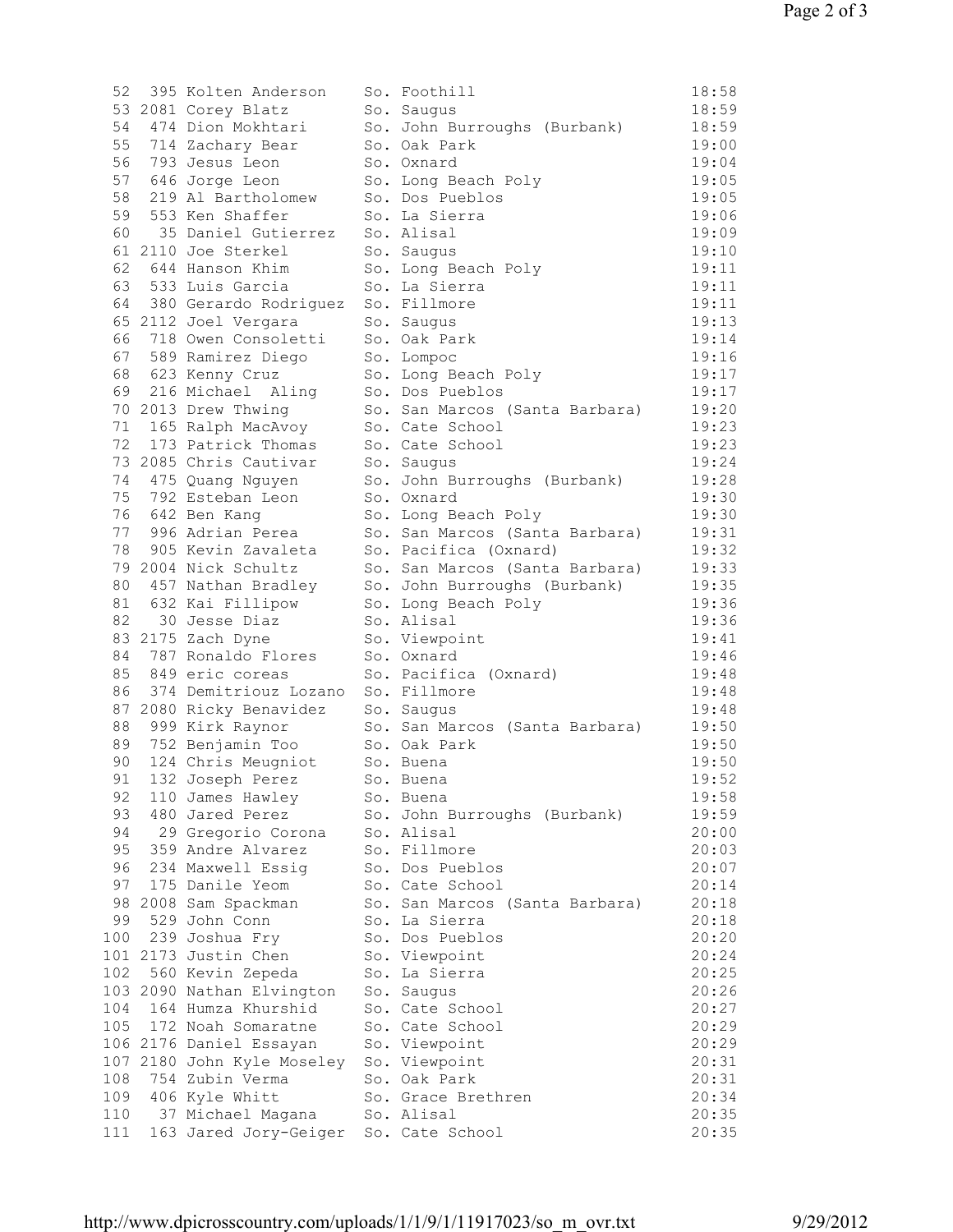| 112 | 44 Alex Mitra                                                                                                   | So. Alisal                                           | 20:39 |
|-----|-----------------------------------------------------------------------------------------------------------------|------------------------------------------------------|-------|
|     | 113 2075 Cody Allen                                                                                             | So. Saugus                                           | 20:41 |
|     | 114 2097 Carlo Heredia So. Saugus                                                                               |                                                      | 20:44 |
|     | 115 118 Chucks Kwansy                                                                                           | So. Buena                                            | 20:47 |
|     | 116 159 Iman Fardghassemi                                                                                       | So. Cate School                                      | 20:51 |
|     | 117 725 Gabe Fajl                                                                                               | So. Oak Park                                         | 20:52 |
|     | 118 130 John Orrantia                                                                                           | So. Buena                                            | 20:52 |
|     | 119 134 Alex Ramirez                                                                                            | So. Buena                                            | 20:53 |
|     | 120 2096 Kyle Haukka                                                                                            | So. Saugus                                           | 20:56 |
|     | 121 252 Michael Li                                                                                              | So. Dos Pueblos                                      | 21:07 |
|     | 122 717 Sean Cleary                                                                                             | so. Oak Park                                         | 21:09 |
|     | 123 280 Kyler Tanowitz So. Dos Pueblos<br>124 875 jake Larosa So. Pacifica (O:<br>125 2089 Ian Dwyer So. Saugus |                                                      | 21:10 |
|     |                                                                                                                 | So. Pacifica (Oxnard)                                | 21:10 |
|     | 125 2089 Ian Dwyer                                                                                              | So. Saugus                                           | 21:19 |
|     | 126 237 Samuel Foster                                                                                           | So. Dos Pueblos                                      | 21:20 |
|     | 127 990 Reilly McMahon                                                                                          | So. San Marcos (Santa Barbara)                       | 21:21 |
|     | 128 371 Ivan Hurtado                                                                                            | So. Fillmore                                         | 21:27 |
|     | 129 2076 Miguel Avila So. Saugus                                                                                |                                                      | 21:28 |
|     | 130 756 Noah Warmbrand So. Oak Park                                                                             |                                                      | 21:43 |
|     |                                                                                                                 | 131 973 Anthony Burre So. San Marcos (Santa Barbara) | 21:44 |
|     | 132 112 Aaron Hooks                                                                                             | So. Buena                                            | 21:44 |
|     | 133 45 Joseph Mio Montesc So. Alisal                                                                            |                                                      | 21:46 |
|     | 134 270 Erich Searl                                                                                             | So. Dos Pueblos                                      | 21:49 |
|     | 135 2091 Shawn Footitt                                                                                          | So. Saugus                                           | 21:50 |
|     | 136 806 David Silva                                                                                             | So. Oxnard                                           | 21:50 |
|     | 137 801 Daniel Renteria                                                                                         | So. Oxnard                                           | 21:51 |
|     | 138 733 Tao Roded                                                                                               | So. Oak Park                                         | 21:52 |
|     | 139 2108 Sean Richardson So. Saugus                                                                             |                                                      | 21:53 |
|     | 140 802 Kyle Rivera<br>140 802 Kyle Rivera<br>141 564 Christian Common<br>142 253 Benjamin Lietz                | So. Oxnard                                           | 22:01 |
|     |                                                                                                                 | So. Laguna Blanca                                    | 22:08 |
|     |                                                                                                                 | So. Dos Pueblos                                      | 22:09 |
|     | 143 784 Dylan Basco                                                                                             | So. Oxnard                                           | 22:09 |
|     | 144 170 Reggie Sampson                                                                                          | So. Cate School                                      | 22:12 |
| 145 | 570 Scott Johnston                                                                                              | So. Laguna Blanca                                    | 22:16 |
|     | 146 263 Spencer Mullinax So. Dos Pueblos                                                                        |                                                      | 22:24 |
|     | 147 224 Mathew Carabajal So. Dos Pueblos                                                                        |                                                      | 22:24 |
| 148 | 43 Bryan Mitra So. Alisal                                                                                       |                                                      | 22:27 |
|     | 149 877 marco lopez                                                                                             | So. Pacifica (Oxnard)                                | 22:30 |
| 150 | 740 Timothy Milles                                                                                              | So. Oak Park                                         | 22:33 |
|     | 151 2184 Cameron Seneviratn So. Viewpoint                                                                       |                                                      | 22:42 |
| 152 | 424 Avetis Momjian                                                                                              | So. Holy Martyrs                                     | 22:42 |
| 153 | 47 Salvador Munoz                                                                                               | So. Alisal                                           | 22:45 |
| 154 | 403 Jared Arp                                                                                                   | So. Grace Brethren                                   | 22:49 |
| 155 | 362 Isai Bolanos                                                                                                | So. Fillmore                                         | 22:52 |
| 156 | 897 boy triton                                                                                                  | So. Pacifica (Oxnard)                                | 22:59 |
| 157 | 753 Samuel Trower                                                                                               | so. Oak Park                                         | 23:07 |
| 158 | 385 Billy Vollmert                                                                                              | So. Fillmore                                         | 23:15 |
| 159 | 174 Salomon Vilatoro                                                                                            | So. Cate School                                      | 23:37 |
| 160 | 555 Matthew Tatsumi                                                                                             | So. La Sierra                                        | 23:38 |
| 161 | 318 JOSE MENDOZA                                                                                                | So. Downey                                           | 23:45 |
| 162 | 713 Max Bartolomea                                                                                              | So. Oak Park                                         | 23:58 |
|     | 163 2012 Christian Thielst                                                                                      | So. San Marcos (Santa Barbara)                       | 24:07 |
|     | 164 2187 Justin Wank                                                                                            | So. Viewpoint                                        | 25:08 |
| 165 | 166 Darren Lee                                                                                                  | So. Cate School                                      | 25:26 |
| 166 | 275 Jacob Steelsmith                                                                                            | So. Dos Pueblos                                      | 25:27 |
|     | 167 267 Donovan Phillips                                                                                        | So. Dos Pueblos                                      | 25:57 |
|     | 168 2177 Huber Gonzalez                                                                                         | So. Viewpoint                                        | 26:14 |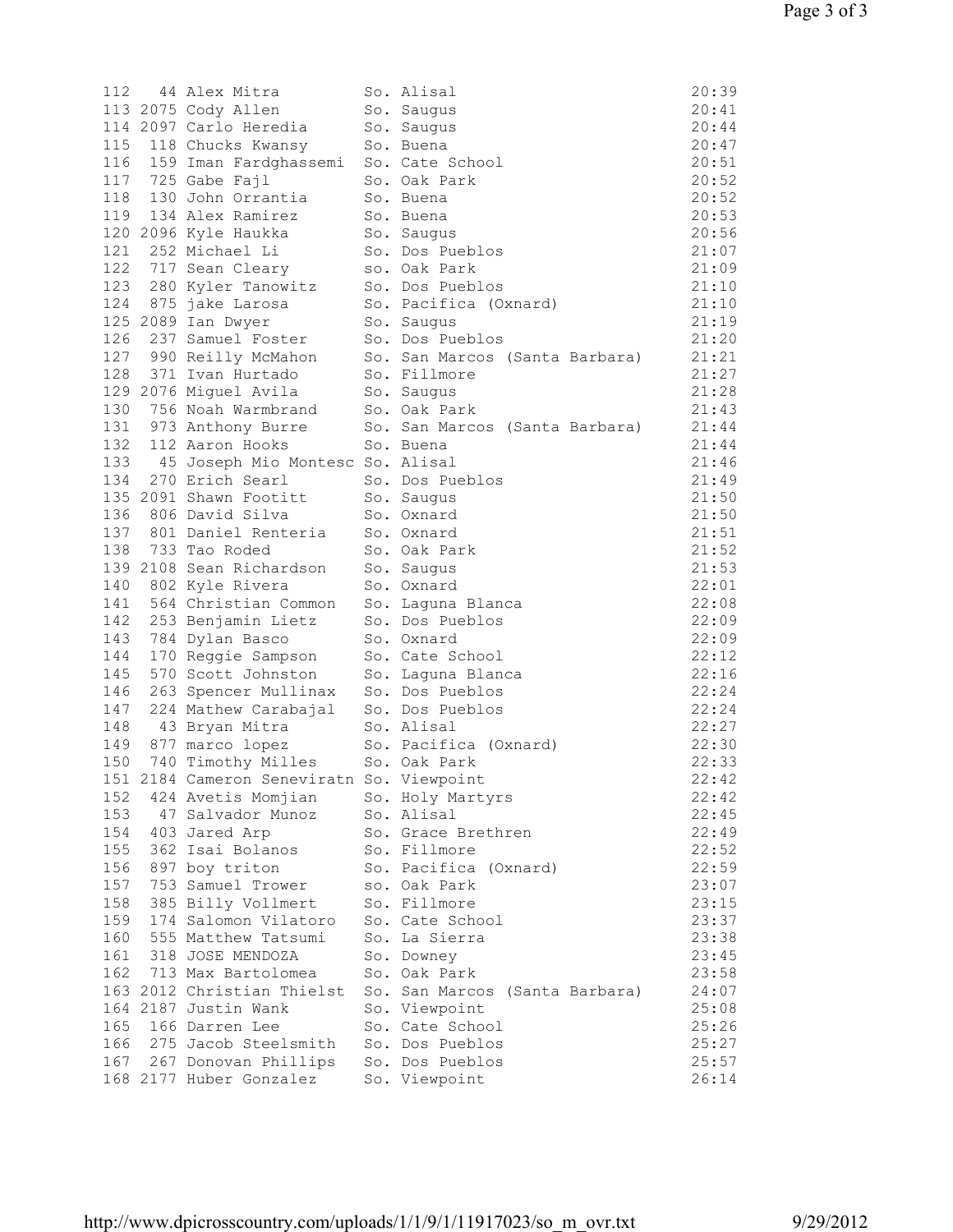DOS PUEBLOS CROSS COUNTRY INVITATIONAL JUNIOR GIRLS =============== 3 MILES ================= (Shoreline Park) Santa Barbara, Ca. Oct. 1, 2010

| Place No. | Name                                   | Υr | School                         | Time  |
|-----------|----------------------------------------|----|--------------------------------|-------|
|           |                                        |    |                                |       |
|           | 1 2133 Megan Kearney                   |    | Jr. Ventura                    | 19:29 |
|           | 2 2153 Paige Shelton                   |    | Jr. Ventura                    | 19:45 |
| 3         | 942 Jewel Fisher                       |    | Jr. San Marcos (Santa Barbara) | 20:16 |
|           | 4 2026 Amanda DeJesus                  |    | Jr. Saugus                     | 20:20 |
|           | 5 2115 Paris Beauregard                |    | Jr. Ventura                    | 20:37 |
|           | 6 948 Juliana Logan                    |    | Jr. San Marcos (Santa Barbara) | 20:44 |
| 7         | 392 Alyse Vanek                        |    | Jr. Foothill                   | 20:45 |
| 8         | 519 Melissa Ugalde                     |    | Jr. La Sierra                  | 20:50 |
| 9         | 78 Katie Hosch                         |    | Jr. Buena                      | 20:52 |
| 10        | 349 Kiana Hope                         |    | Jr. Fillmore                   | 21:15 |
| 11        | 355 Jordyn Vassaur                     |    | Jr. Fillmore                   | 21:18 |
| 12        | 768 Isabella Dang                      |    | Jr. Oxnard                     | 21:20 |
| 13        |                                        |    | Jr. La Sierra                  |       |
| 14        | 500 Martha Guillen                     |    |                                | 21:22 |
|           | 506 Jessica Marquez                    |    | Jr. La Sierra                  | 21:24 |
| 15        | 22 Jocelyne Ruiz                       |    | Jr. Alisal                     | 21:31 |
| 16        | 578 Kristina Melero                    |    | Jr. Lompoc                     | 21:37 |
| 17        | 939 Krista Bowdle                      |    | Jr. San Marcos (Santa Barbara) | 21:38 |
| 18        | 941 Rachel Fay                         |    | Jr. San Marcos (Santa Barbara) | 21:38 |
| 19        | 496 Lawwenn Cornejo                    |    | Jr. La Sierra                  | 21:39 |
| 20        | 917 Kailey Silverman                   |    | Jr. Rio Mesa                   | 21:51 |
| 21        | 446 Paige Roberts                      |    | Jr. John Burroughs (Burbank)   | 21:52 |
| 22        | 193 Gabriela Lafferty                  |    | Jr. Dos Pueblos                | 21:59 |
| 23        | 450 Dayanna Yanez                      |    | Jr. John Burroughs (Burbank)   | 22:12 |
| 24        | 18 Maria Rodriquez                     |    | Jr. Alisal                     | 22:18 |
|           | 25 2116 Megan Carey                    |    | Jr. Ventura                    | 22:19 |
|           | 26 2164 Diane Hoffmann                 |    | Jr. Viewpoint                  | 22:27 |
| 27        | 192 Trinh La                           |    | Jr. Dos Pueblos                | 22:28 |
| 28        | 195 Tabitha Magner                     |    | Jr. Dos Pueblos                | 22:29 |
| 29        | 809 alex castanon                      |    | Jr. Pacifica (Oxnard)          | 22:29 |
| 30        | 943 McKenzie Funk                      |    | Jr. San Marcos (Santa Barbara) | 22:39 |
|           | 31 2052 Katie Mohrhoff                 |    | Jr. Saugus                     | 22:52 |
| 32        | 345 Lizeth Cornejo                     |    | Jr. Fillmore                   | 22:57 |
| 33        | 960 Rachel Tracy                       |    | Jr. San Marcos (Santa Barbara) | 23:00 |
| 34        | 580 Emely Roman                        |    | Jr. Lompoc                     | 23:03 |
| 35        | 26 Anayeli Uriostegui Jr. Alisal       |    |                                | 23:08 |
| 36        | 449 Brittany Trinidad                  |    | Jr. John Burroughs (Burbank)   | 23:14 |
|           | 37 2063 Emily Reynolds                 |    | Jr. Saugus                     | 23:14 |
|           | 38 2072 Angela Tapia                   |    | Jr. Saugus                     | 23:25 |
|           | 39 2022 Savannah Chiu                  |    | Jr. Saugus                     | 23:25 |
| 40        | 428 Natalie Amela                      |    | Jr. John Burroughs (Burbank)   | 23:33 |
| 41        | 90 Sarah Serrano                       |    | Jr. Buena                      | 23:33 |
|           |                                        |    |                                |       |
| 42        | 561 Nadia Belton                       |    | Jr. Laguna Blanca              | 23:35 |
| 43        | 521 Jessica Yurcak                     |    | Jr. La Sierra                  | 23:35 |
|           | 44 2124 Mariana Fonseca                |    | Jr. Ventura                    | 23:40 |
| 45        | 205 Katherine Tang                     |    | Jr. Dos Pueblos                | 23:43 |
|           | 46 2147 Sarah Reyes-Vizcar Jr. Ventura |    |                                | 23:49 |
| 47        | 822 andrea pimental                    |    | Jr. Pacifica (Oxnard)          | 23:52 |
| 48        | 513 Jenni Rusk                         |    | Jr. La Sierra                  | 23:53 |
| 49        | 924 Sophie West                        |    | Jr. Rio Mesa                   | 23:54 |
| 50        | 215 Kayla Zola                         |    | Jr. Dos Pueblos                | 24:01 |
| 51        | 816 PAULINA JOHNSON                    |    | Jr. Pacifica (Oxnard)          | 24:04 |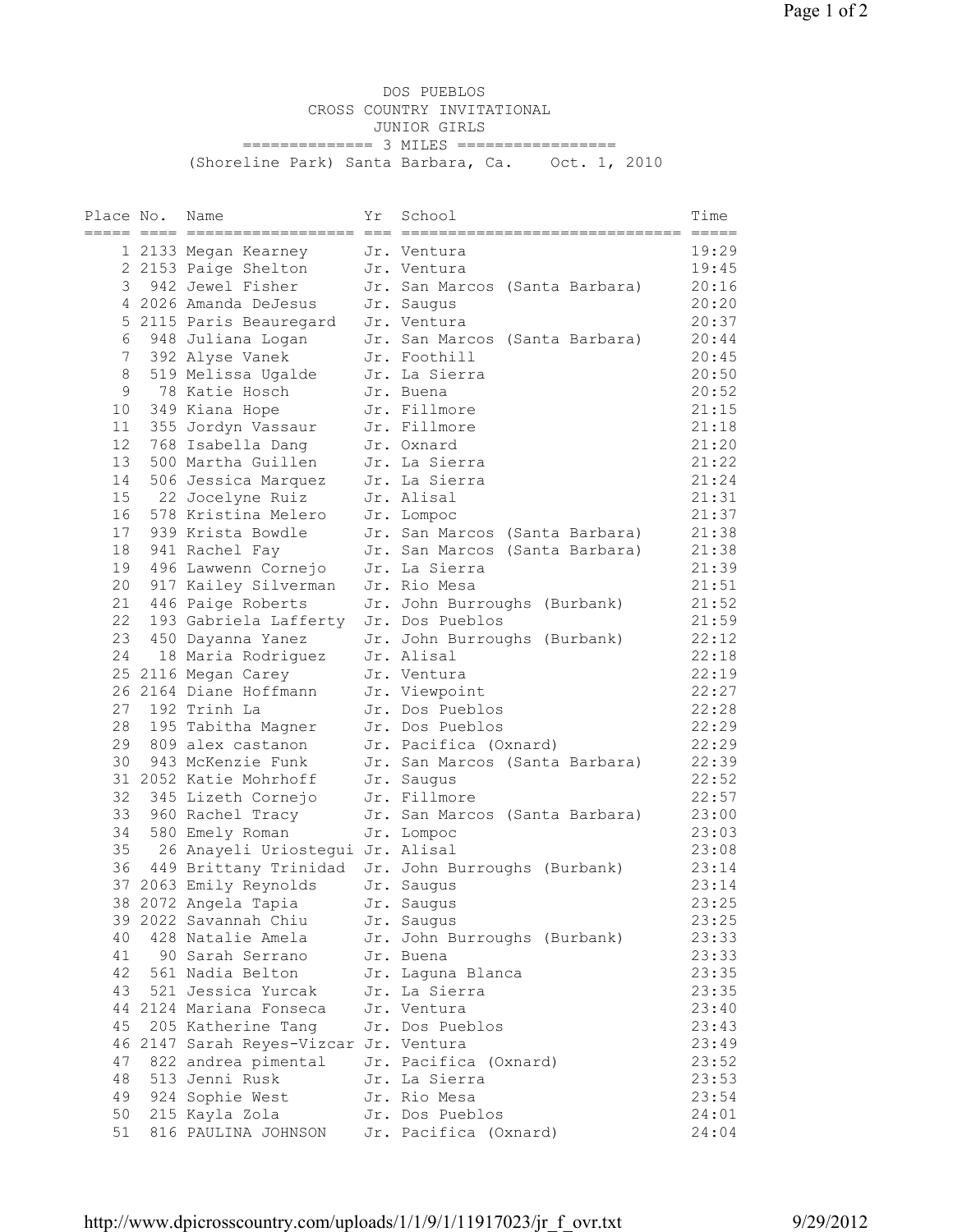| 52 | 963 Brooke Wallace                                                                                                      | Jr. San Marcos (Santa Barbara)                        | 24:07 |
|----|-------------------------------------------------------------------------------------------------------------------------|-------------------------------------------------------|-------|
| 53 | 3 Alondra Botello                                                                                                       | Jr. Alisal                                            | 24:15 |
|    | 54 79 Kienna Kulzer                                                                                                     | Jr. Buena                                             | 24:17 |
|    | 55 910 Ana Hidalgo                                                                                                      | Jr. Rio Mesa                                          | 24:19 |
|    | 56 953 Sarah Rich                                                                                                       | Jr. San Marcos (Santa Barbara)                        | 24:19 |
|    | 57 156 CAroline Montgomer Jr. Cate School                                                                               |                                                       | 24:20 |
|    | 58 152 Chloe King                                                                                                       | Jr. Cate School                                       | 24:20 |
|    | 59 2168 Jackie Ibragimov                                                                                                | Jr. Viewpoint                                         | 24:25 |
|    | 60 148 Lacy Douglas                                                                                                     | Jr. Cate School                                       | 24:30 |
|    | 61 2114 Monique Almodovar                                                                                               | Jr. Ventura                                           | 24:32 |
|    | 62 13 Daniela Hernandez                                                                                                 | Jr. Alisal                                            | 24:33 |
|    | 63 149 Emily Duong                                                                                                      | Jr. Cate School                                       | 24:42 |
|    | 64 209 Lana Ta                                                                                                          | Jr. Dos Pueblos                                       | 24:46 |
|    | 65 210 Danielle Weitzman                                                                                                | Jr. Dos Pueblos                                       | 24:48 |
|    |                                                                                                                         | 66 436 Natalie Hernandez Jr. John Burroughs (Burbank) | 24:52 |
|    | 67 206 Vicky Tran                                                                                                       | Jr. Dos Pueblos                                       | 24:53 |
|    | 68 2144 Isabella Norris                                                                                                 | Jr. Ventura                                           | 24:59 |
|    | 69 575 Esther Elenes                                                                                                    | Jr. Lompoc                                            | 25:09 |
|    | 70 83 Dominique Morales Jr. Buena                                                                                       |                                                       | 25:13 |
|    | 71 693 Jennifer Mayemura Jr. Oak Park                                                                                   |                                                       | 25:18 |
|    | 72 440 Brianna Maya<br>73 706 Jane Waldron                                                                              | Jr. John Burroughs (Burbank)                          | 25:19 |
|    |                                                                                                                         | Jr. Oak Park                                          | 25:25 |
|    | 74 17 Maribel Ortega                                                                                                    | Jr. Alisal                                            | 25:26 |
|    | 75 194 Gloria Lam Jr. Dos Pueblos<br>76 577 Venessa Lopez Jr. Lompoc                                                    |                                                       | 25:28 |
|    |                                                                                                                         |                                                       | 25:33 |
|    | 77 15 Lorena Lopez-Rubio Jr. Alisal                                                                                     |                                                       | 25:36 |
| 78 | 6 Rosa Cecenas                                                                                                          | Jr. Alisal                                            | 25:36 |
|    | 78     6 Rosa Cecenas<br>79   410 Lara Karamardian                                                                      | Jr. Holy Martyrs                                      | 25:37 |
| 80 | 510 Natalie Novoa                                                                                                       | Jr. La Sierra                                         | 25:50 |
| 81 | 84 Nina Nozzi<br>84 Nina Nozzi Jr. Buena<br>20 Ruby Rodriguez Jr. Alisal<br>911 Daisy Lopez Jr. Rio Mesa                |                                                       | 25:52 |
| 82 |                                                                                                                         |                                                       | 26:18 |
| 83 |                                                                                                                         |                                                       | 26:22 |
| 84 | 60 Teresa Gonzalez Jr. Antelope Valley<br>11 Viviana Estrada Jr. Alisal                                                 |                                                       | 26:52 |
| 85 |                                                                                                                         |                                                       | 26:55 |
| 86 | 918 Amber Smith                                                                                                         | Jr. Rio Mesa                                          | 28:19 |
|    | 87 23 Arly Ruiz                                                                                                         | Jr. Alisal                                            | 28:19 |
|    | 88 416 Audrey Mnatsakanya Jr. Holy Martyrs                                                                              |                                                       | 28:50 |
|    | 89 689 Alex Lopez                                                                                                       | Jr. Oak Park                                          | 28:59 |
| 90 | 413 Ani Keshishian                                                                                                      | Jr. Holy Martyrs                                      | 29:17 |
|    | 91 144 Emily Brahma                                                                                                     | Jr. Cate School                                       | 29:33 |
|    | 92 771 Samantha Gong                                                                                                    | Jr. Oxnard                                            | 30:36 |
|    | 93 350 Melissa Nunez Jr. Fillmore<br>94 407 Melinda Boyajyan Jr. Holy Martyrs<br>95 59 Vanessa Escobar Jr. Antelope Val |                                                       | 30:39 |
|    |                                                                                                                         |                                                       | 31:25 |
|    |                                                                                                                         | Jr. Antelope Valley                                   | 34:09 |
| 96 | 818 rosa luna                                                                                                           | Jr. Pacifica (Oxnard)                                 | 35:31 |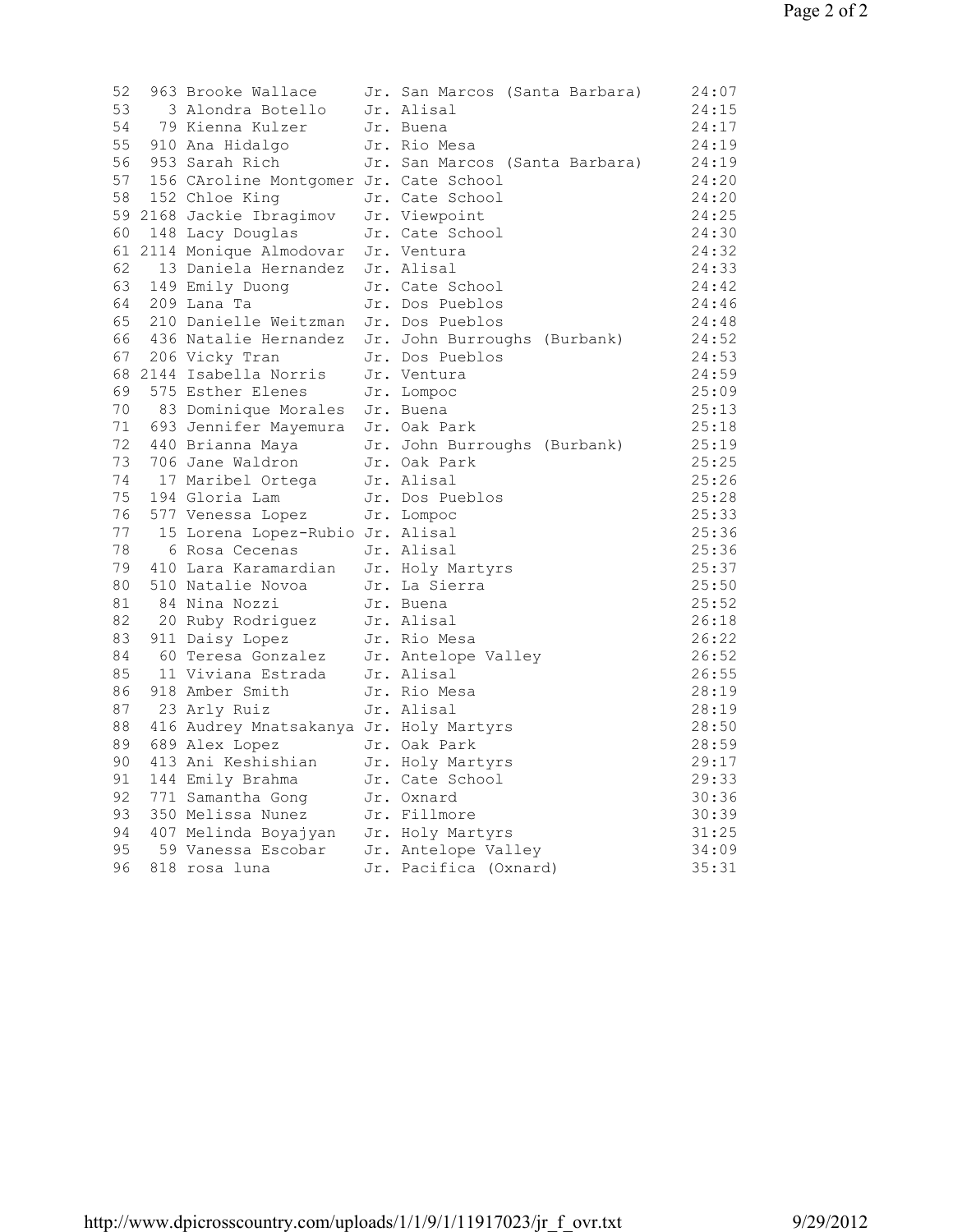DOS PUEBLOS CROSS COUNTRY INVITATIONAL JUNIOR BOYS =============== 3 MILES ================= (Shoreline Park) Santa Barbara, Ca. Oct. 1, 2010

JUNIOR BOYS

| Place No.<br>eeeee eeee ee | Name                                     | Υr<br>$== = =$ | School                              | Time           |
|----------------------------|------------------------------------------|----------------|-------------------------------------|----------------|
| $\mathbf{1}$               | 617 MIquel Bautista                      |                | Jr. Long Beach Poly                 | 15:46          |
| 2                          | 670 Christian Vazquez                    |                | Jr. Long Beach Poly                 | 16:07          |
|                            | 3 2007 Ryan Sorensen                     |                | Jr. San Marcos (Santa Barbara)      | 16:26          |
| 4                          | 53 Orlando Sanchez                       |                | Jr. Alisal                          | 16:33          |
| 5                          | 459 Luis Celaya                          |                | Jr. John Burroughs (Burbank)        | 16:33          |
| 6                          | 473 Ricky Mendez                         |                | Jr. John Burroughs (Burbank)        | 16:34          |
| 7                          | 637 Jovani Gamboa                        |                | Jr. Long Beach Poly                 | 16:35          |
| 8                          | 625 Eris De LA Torre                     |                | Jr. Long Beach Poly                 | 16:36          |
| 9                          | 661 Zacharie Ponce                       |                | Jr. Long Beach Poly                 | 16:42          |
| 10 <sup>°</sup>            | 536 Miguel Leon                          |                | Jr. La Sierra                       | 16:49          |
|                            | 11 2107 Brian Park                       |                | Jr. Saugus                          | 16:51          |
|                            | 12 668 Bray Turner                       |                | Jr. Long Beach Poly                 | 16:53          |
|                            | 13 2010 Nicholas Swider                  |                | Jr. San Marcos (Santa Barbara)      | 16:55          |
| 14                         | 331 GEOVANY SALINAS                      |                | Jr. Downey                          | 16:56          |
| 15                         | 549 Johnny Rodriguez                     |                | Jr. La Sierra                       | 17:02          |
| 16                         | 643 Christian Kerr                       |                | Jr. Long Beach Poly                 | 17:05          |
| 17                         | 363 Vincent Chavez                       |                | Jr. Fillmore                        | 17:10          |
| 18                         | 486 Everth Vargas                        |                | Jr. John Burroughs (Burbank)        | 17:10          |
| 19                         | 543 Anthony Munoz                        |                | Jr. La Sierra                       | 17:16          |
| 20                         | 361 Justin Beach                         |                | Jr. Fillmore                        | 17:17          |
| 21                         | 34 Fernando Gonzalez                     |                | Jr. Alisal                          | 17:21          |
| 22                         | 551 David Schlapkohl                     |                | Jr. La Sierra                       | 17:25          |
| 23                         | 527 Gabriel Carrillo                     |                | Jr. La Sierra                       | 17:26          |
| 24<br>25                   | 902 ESTEBAN VASQUEZ                      |                | Jr. Pacifica (Oxnard)<br>Jr. Alisal | 17:26          |
| 26                         | 32 Jorge Figueroa<br>654 Matt Okabayashi |                |                                     | 17:29<br>17:30 |
| 27                         | 928 Matt Griffith                        |                | Jr. Long Beach Poly<br>Jr. Rio Mesa | 17:32          |
| 28                         | 535 Matthew Kern                         |                | Jr. La Sierra                       | 17:35          |
| 29                         | 550 Jesus Rodriguez                      |                | Jr. La Sierra                       | 17:36          |
| 30                         | 401 Trevor Sidell                        |                | Jr. Foothill                        | 17:39          |
|                            | 31 2083 Corey Campbell                   |                | Jr. Saugus                          | 17:43          |
| 32                         | 466 Nick Garduno                         |                | Jr. John Burroughs (Burbank)        | 17:43          |
| 33                         | 866 Mario Hernandez                      |                | Jr. Pacifica (Oxnard)               | 17:43          |
| 34                         | 965 Victor Bakai                         |                | Jr. San Marcos (Santa Barbara)      | 17:45          |
| 35                         | 396 Jesse Dalton                         |                | Jr. Foothill                        | 17:45          |
| 36                         | 332 BRIAN SALINAS                        |                | Jr. Downey                          | 17:47          |
| 37                         | 783 Carlos Arcinega                      |                | Jr. Oxnard                          | 17:47          |
| 38                         | 367 Mario Gaspar                         |                | Jr. Fillmore                        | 17:47          |
| 39                         | 598 Martinez Javier                      |                | Jr. Lompoc                          | 17:48          |
| 40                         | 523 Ochoa Alfredo                        |                | Jr. La Sierra                       | 17:51          |
| 41                         | 556 Mario Umana                          |                | Jr. La Sierra                       | 17:55          |
| 42                         | 328 JORGE PUGA                           |                | Jr. Downey                          | 17:58          |
| 43                         | 602 Guerrero Jose                        |                | Jr. Lompoc                          | 17:59          |
| 44                         | 927 David Fraley                         |                | Jr. Rio Mesa                        | 18:05          |
| 45                         | 641 Jacob Jefferies                      |                | Jr. Long Beach Poly                 | 18:08          |
| 46                         | 248 Kyle Kovacs                          |                | Jr. Dos Pueblos                     | 18:09          |
| 47                         | 586 Bermudez Bo                          |                | Jr. Lompoc                          | 18:13          |
| 48                         | 462 Jarrett Duran                        |                | Jr. John Burroughs (Burbank)        | 18:13          |
| 49                         | 663 Brandon Roa                          |                | Jr. Long Beach Poly                 | 18:14          |
| 50                         | 838 jose arreola                         |                | Jr. Pacifica (Oxnard)               | 18:16          |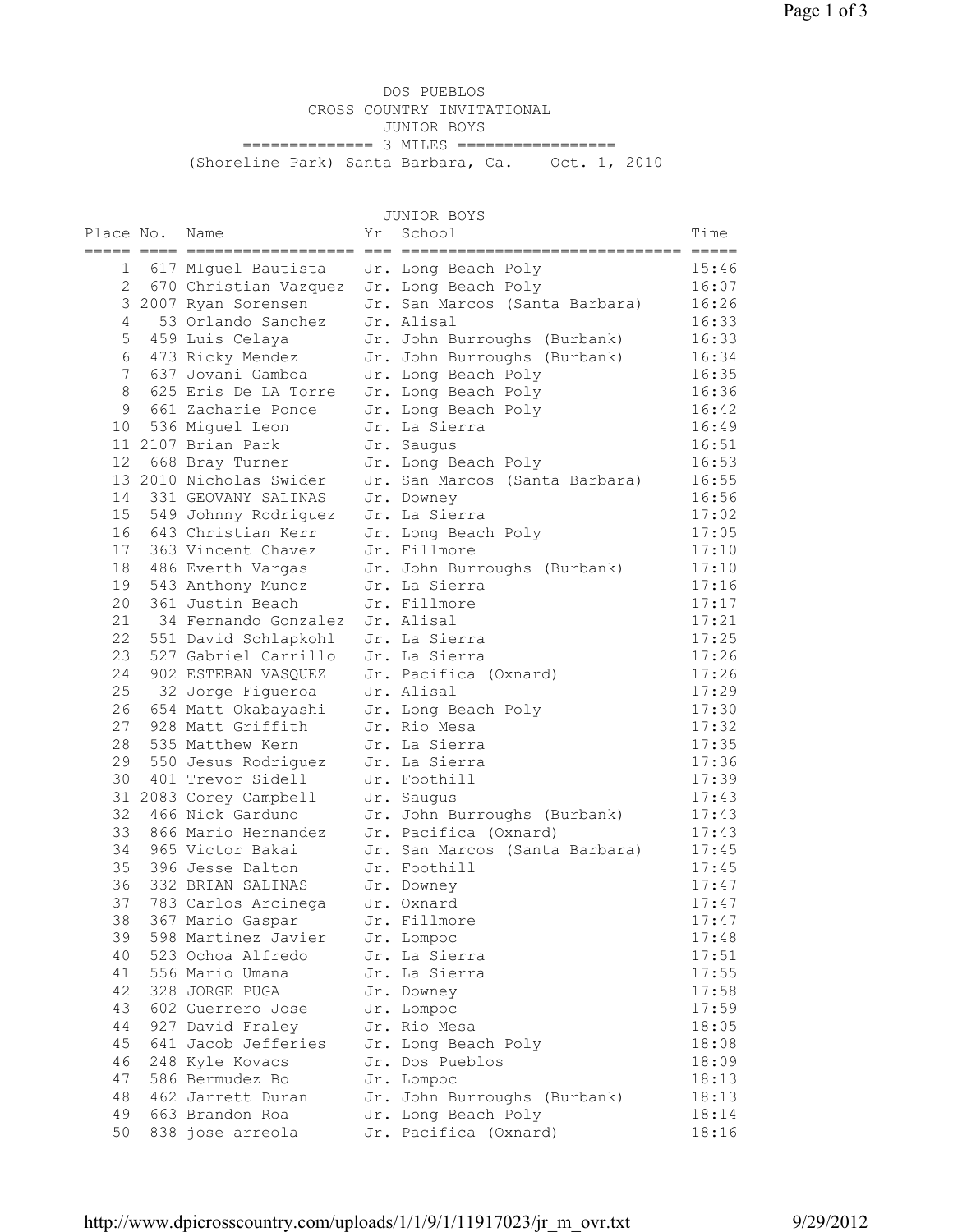| 51  | 472 Robert Martinez                                                          | Jr. John Burroughs (Burbank)                             | 18:24 |
|-----|------------------------------------------------------------------------------|----------------------------------------------------------|-------|
|     | 52 168 Andrew Robbins                                                        | Jr. Cate School                                          | 18:26 |
|     | 53 258 Josh McElwee                                                          | Jr. Dos Pueblos                                          | 18:26 |
|     | 54 2092 Daniel Gonzalez                                                      | Jr. Saugus                                               | 18:28 |
| 55  | 799 Alberto Perez                                                            | Jr. Oxnard                                               | 18:31 |
|     | 56 524 Angel Arechiga                                                        | Jr. La Sierra                                            | 18:35 |
|     | 57 979 Ben Gitterman                                                         | Jr. San Marcos (Santa Barbara)                           | 18:38 |
|     |                                                                              | Jr. Dos Pueblos                                          | 18:39 |
|     | 58 281 Patrick Taylor<br>59 483 Thomas Switzer                               | Jr. John Burroughs (Burbank)                             | 18:42 |
|     | 60 372 Nick Johnson                                                          | Jr. Fillmore                                             | 18:42 |
|     | 61 2078 Adam Beattie                                                         | Jr. Saugus                                               | 18:43 |
|     | 62 791 Tommy Le                                                              | Jr. Oxnard                                               | 18:43 |
|     |                                                                              | 63 991 McAlister Metcalfe Jr. San Marcos (Santa Barbara) | 18:44 |
|     | 64 451 Andy Aguilar                                                          | Jr. John Burroughs (Burbank)                             | 18:44 |
|     |                                                                              |                                                          | 18:47 |
|     | 65 607 DeLaPalma Luis Jr. Lompoc                                             |                                                          |       |
|     | 66 895 Wojciech tra<br>67 343 ANTHONY ZUNIGA                                 | Jr. Pacifica (Oxnard)                                    | 18:53 |
|     | 67 343 ANTHONY ZUNIGA<br>68 541 Darick McColl<br>69 2088 Zac Denault         | Jr. Downey                                               | 18:56 |
|     |                                                                              | Jr. La Sierra                                            | 18:58 |
|     | 69 2088 Zac Denault                                                          | Jr. Saugus                                               | 19:01 |
|     | 70 2174 Ian Driscoll                                                         | Jr. Viewpoint                                            | 19:02 |
|     | 71 933 Sam Soltan                                                            | Jr. Rio Mesa                                             | 19:04 |
|     | 72 747 Bryan Santa Cruz                                                      | Jr. Oak Park                                             | 19:06 |
|     | 73 622 Gabe Zelico                                                           | Jr. Oak Park                                             | 19:08 |
|     | 74 640 Johnny Huson Jr. Long Beach Poly                                      |                                                          | 19:10 |
|     | 75 724 Stephen Esmay                                                         | Jr. Oak Park                                             | 19:10 |
|     | 76 476 Matt Nutty                                                            | Jr. John Burroughs (Burbank)                             | 19:13 |
| 77  | 584 Manzanarez Alexis Jr. Lompoc                                             |                                                          | 19:13 |
| 78  | 31 Abraham Espinoza                                                          | Jr. Alisal                                               | 19:16 |
|     | 79 324 RENYO PEREZ                                                           | Jr. Downey                                               | 19:17 |
| 80  | 738 Gillian McCullough Jr. Oak Park                                          |                                                          | 19:24 |
| 81  | 878 alex lopez                                                               | Jr. Pacifica (Oxnard)                                    | 19:25 |
| 82  | 972 William Burre                                                            | Jr. San Marcos (Santa Barbara)                           | 19:26 |
| 83  | 873 David Lai                                                                | Jr. Pacifica (Oxnard)                                    | 19:27 |
|     |                                                                              |                                                          | 19:28 |
|     | 84 750 Zane Shires Jr. Oak Park<br>85 841 Robert Ayala Jr. Pacifica (Oxnard) |                                                          | 19:30 |
|     | 86 276 Greg Steigerwald Jr. Dos Pueblos                                      |                                                          | 19:34 |
|     | 87 989 Nick Mayner                                                           | Jr. San Marcos (Santa Barbara)                           | 19:36 |
|     | 88 711 Alexander Appelrou Jr. Oak Park                                       |                                                          | 19:36 |
| 89  | 613 Chris Adams                                                              | Jr. Long Beach Poly                                      | 19:36 |
| 90  | 48 Cesar Perez                                                               | Jr. Alisal                                               | 19:36 |
| 91  | 28 Jaime Alcala                                                              | Jr. Alisal                                               | 19:38 |
| 92  |                                                                              |                                                          | 19:39 |
| 93  | 269 Jeff Schultz<br>244 Andrew Hernandez                                     | Jr. Dos Pueblos<br>Jr. Dos Pueblos                       | 19:44 |
|     |                                                                              |                                                          |       |
| 94  | 97 Roque Alpuche                                                             | Jr. Buena                                                | 19:45 |
| 95  | 460 Augusto Corea                                                            | Jr. John Burroughs (Burbank)                             | 20:03 |
| 96  | 420 Shawnt Karakozian                                                        | Jr. Holy Martyrs                                         | 20:03 |
| 97  | 478 Carvin Ortega                                                            | Jr. John Burroughs (Burbank)                             | 20:05 |
| 98  | 673 Chris Vo                                                                 | Jr. Long Beach Poly                                      | 20:05 |
| 99  | 722 Jordan Epstein                                                           | Jr. Oak Park                                             | 20:06 |
| 100 | 419 Garo Kaprielian                                                          | Jr. Holy Martyrs                                         | 20:10 |
| 101 | 120 Nick Martinez                                                            | Jr. Buena                                                | 20:17 |
| 102 | 382 Jaime Valdovinos                                                         | Jr. Fillmore                                             | 20:18 |
| 103 | 321 BENJAMIN OROZCO                                                          | Jr. Downey                                               | 20:18 |
| 104 | 636 Alexander Gallandt Jr. Long Beach Poly                                   |                                                          | 20:30 |
|     | 105 2002 Dan Roman                                                           | Jr. San Marcos (Santa Barbara)                           | 20:36 |
| 106 | 230 Andrew Dutcher                                                           | Jr. Dos Pueblos                                          | 20:41 |
| 107 | 843 triton boy                                                               | Jr. Pacifica (Oxnard)                                    | 20:43 |
| 108 | 38 Juan Martinez                                                             | Jr. Alisal                                               | 20:43 |
| 109 | 471 Matt Manarchy                                                            | Jr. John Burroughs (Burbank)                             | 20:43 |
| 110 | 712 Jackson Ayers                                                            | Jr. Oak Park                                             | 20:44 |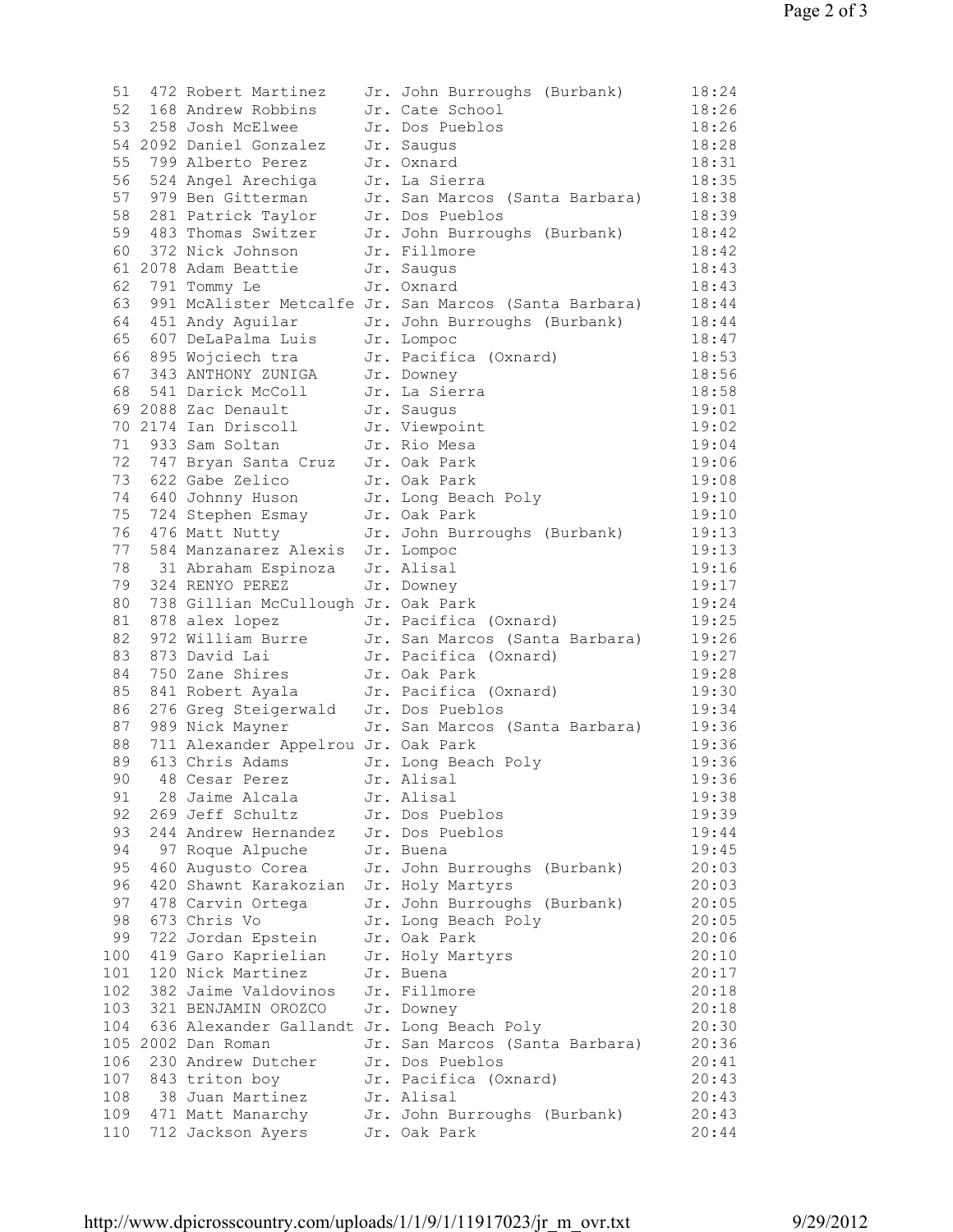| 111 | 794 Raymundo Lopez                              | Jr. Oxnard                                               | 20:48 |
|-----|-------------------------------------------------|----------------------------------------------------------|-------|
| 112 | 845 adrian Cabornida Jr. Pacifica (Oxnard)      |                                                          | 20:50 |
| 113 | 46 Jonathan Moran                               | Jr. Alisal                                               | 20:55 |
| 114 | 737 Alex Lai                                    | Jr. Oak Park                                             | 20:55 |
| 115 | 49 Jose Ramirez                                 | Jr. Alisal                                               | 21:00 |
| 116 | 559 Dat Vo                                      | Jr. La Sierra                                            | 21:06 |
| 117 |                                                 | 968 Zachary Bordofsky Jr. San Marcos (Santa Barbara)     | 21:08 |
| 118 | 842 jeff Borreta                                | Jr. Pacifica (Oxnard)                                    | 21:14 |
| 119 | 373 Anthony Larin                               | Jr. Fillmore                                             | 21:21 |
| 120 | 601 Rumualdo Jose                               | Jr. Lompoc                                               | 21:25 |
| 121 | 311 DANIEL LECHUGA                              | Jr. Downey                                               | 21:25 |
| 122 | 375 Malco Magana                                | Jr. Fillmore                                             | 21:30 |
| 123 | 123 Carlos Mendoza                              | Jr. Buena                                                | 21:37 |
|     | 124 742 Ricky Ploumpis                          | Jr. Oak Park                                             | 21:37 |
| 125 | 621 James Cropp                                 | Jr. Long Beach Poly                                      | 21:42 |
| 126 | 656 Harsh Patel                                 | Jr. Long Beach Poly                                      | 21:47 |
| 127 | 139 Andrew Westlund                             | Jr. Buena                                                | 21:50 |
| 128 | 862 JASON GUNEAYAL                              | Jr. Pacifica (Oxnard)                                    | 22:02 |
| 129 | 65 Austin Gomez                                 | Jr. Antelope Valley                                      | 22:15 |
|     | 130 805 Benedicto Rosario Jr. Oxnard            |                                                          | 22:19 |
|     | 131 976 Alex Das                                | Jr. San Marcos (Santa Barbara)                           | 22:38 |
|     | 132 272 Dewan Singh                             | Jr. Dos Pueblos                                          | 22:43 |
| 133 | 563 Ian Bankhead                                | Jr. Laquna Blanca                                        | 23:10 |
| 134 | 859 Michael Garside                             | Jr. Pacifica (Oxnard)                                    | 23:10 |
| 135 | 887 Lonny Padilla                               | Jr. Pacifica (Oxnard)                                    | 23:11 |
| 136 | 858 jaime Garcia                                | Jr. Pacifica (Oxnard)                                    | 23:46 |
| 137 | 127 Daniel Moses                                | Jr. Buena                                                | 24:33 |
| 138 | 846 javier Cahue                                | Jr. Pacifica (Oxnard)                                    | 24:49 |
|     | 139 870 Pedro Jauregui                          | Jr. Pacifica (Oxnard)                                    | 25:16 |
| 140 | 594 Arrevalo Felipe                             | Jr. Lompoc                                               | 25:17 |
| 141 | 101 David Binstein                              | Jr. Buena                                                | 26:11 |
| 142 | 599 Miranda Jorge Jr. Lompoc                    |                                                          | 26:47 |
|     |                                                 | 143 2001 Adrian Rodriquez Jr. San Marcos (Santa Barbara) | 27:12 |
|     | 144 864 Stephan Gutierrez Jr. Pacifica (Oxnard) |                                                          | 28:36 |
| 145 | 741 Daniel Mindlin                              | Jr. Oak Park                                             | 33:00 |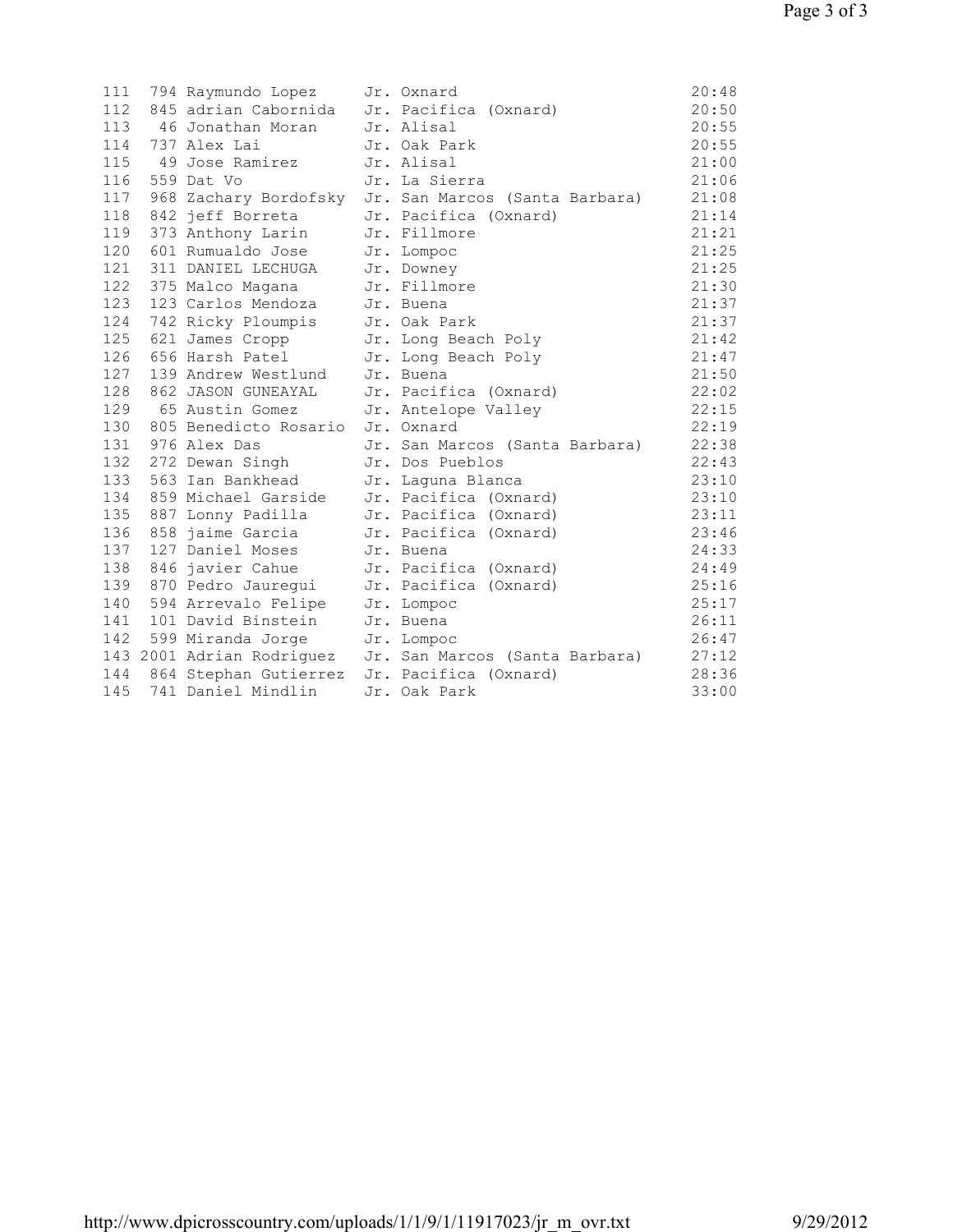DOS PUEBLOS CROSS COUNTRY INVITATIONAL SENIOR GIRLS =============== 3 MILES ================= (Shoreline Park) Santa Barbara, Ca. Oct. 1, 2010

| Sr. Rio Mesa<br>1<br>907 Brittany Gonzalez<br>2 2038 Alex Hill<br>Sr. Saugus | 19:28<br>19:33 |
|------------------------------------------------------------------------------|----------------|
|                                                                              |                |
|                                                                              |                |
|                                                                              |                |
| 3 2036 Callie Hallman<br>Sr. Saugus                                          | 19:35          |
| 4 2040 Heidi Hoslet<br>Sr. Saugus                                            | 19:40          |
| 5<br>438 Gracia Innocentia<br>Sr. John Burroughs (Burbank)                   | 19:52          |
| 6<br>91 Aliya Shah<br>Sr. Buena                                              | 20:05          |
| 7 2119 Bianca Collazo<br>Sr. Ventura                                         | 20:12          |
| 8 2064 Amanda Romano<br>Sr. Saugus                                           | 20:18          |
| 9 2131 Emily Hooke<br>Sr. Ventura                                            | 20:20          |
| 386 Ryanne Bailey<br>Sr. Foothill<br>10                                      | 20:26          |
| 810 ANDREA CERVANTES<br>11<br>Sr. Pacifica (Oxnard)                          | 20:27          |
| Sr. La Sierra<br>12 <sup>2</sup><br>511 Christy Penaranda                    | 20:30          |
| 2 Graciela Belmontes Sr. Alisal<br>13                                        | 20:31          |
| 14<br>517 Jacquelynn Torres<br>Sr. La Sierra                                 | 20:33          |
| 15 947 Kaitlyn Kuehn<br>Sr. San Marcos (Santa Barbara)                       | 20:34          |
| 347 Laura Garnica<br>Sr. Fillmore<br>16                                      | 20:38          |
| Sr. Ventura<br>17 2160 Jenny Veyna                                           | 20:47          |
| 18 2132 Seychelle Kauffman Sr. Ventura                                       | 20:51          |
| 576 Alejandra Gonzalez Sr. Lompoc<br>19                                      | 20:52          |
| 20 434 Sammantha Fajardo<br>Sr. John Burroughs (Burbank)                     | 20:54          |
| 21 946 Jordan Jenkins<br>Sr. San Marcos (Santa Barbara)                      | 20:56          |
| 22 916 Leslene Sagisi<br>Sr. Rio Mesa                                        | 21:12          |
| 23 2158 Emely Vazquez<br>Sr. Ventura                                         | 21:17          |
| 24 514 Kirsten Sanchez<br>Sr. La Sierra                                      | 21:22          |
| 25<br>562 Marla Bonser<br>Sr. Laguna Blanca                                  | 21:24          |
| 391 Steffani Stokes<br>Sr. Foothill<br>26                                    | 21:27          |
| 27 444 Johanna Reyes<br>Sr. John Burroughs (Burbank)                         | 21:27          |
| 501 Elizabeth Haro<br>Sr. La Sierra<br>28                                    | 21:33          |
| 29<br>393 Demi White<br>Sr. Foothill                                         | 21:33          |
| 30<br>390 Hanna Noorda<br>Sr. Foothill                                       | 21:39          |
| 31 2159 Jocelyn Veyna<br>Sr. Ventura                                         | 21:44          |
| 32<br>779 Monica Ramirez<br>Sr. Oxnard                                       | 21:45          |
| 33 2050 Amanda Meredith<br>Sr. Saugus                                        | 21:52          |
| Sr. Pacifica (Oxnard)<br>34 815 ERICA HERNANDEZ                              | 21:55          |
| 35<br>610 Andrea Garcia<br>Sr. Lompoc                                        | 21:58          |
| Sr. Dos Pueblos<br>36<br>203 Alexa Shimada                                   | 22:15          |
| 429 Gigi Chamberlain<br>37<br>Sr. John Burroughs (Burbank)                   | 22:28          |
| 38 -<br>202 Marika Schipper<br>Sr. Dos Pueblos                               | 22:39          |
| 39 —<br>9 Jissella Duarte<br>Sr. Alisal                                      | 22:43          |
| 40 2051 Nicole Moghaddas<br>Sr. Saugus                                       | 22:43          |
| 41 2023 Lauren Chrislu<br>Sr. Saugus                                         | 22:51          |
| 42<br>Sr. La Sierra<br>497 Lorena Cuevas                                     | 22:56          |
| 43<br>58 Samantha Cortez<br>Sr. Antelope Valley                              | 22:57          |
| 44<br>61 Nallely Gonzalez<br>Sr. Antelope Valley                             | 22:57          |
| 45<br>493 Katrina Baumer<br>Sr. La Sierra                                    | 23:04          |
| 46 2054 Jenna Mooneyham<br>Sr. Saugus                                        | 23:04          |
| 358 Amber Wilmot<br>Sr. Fillmore<br>47                                       | 23:05          |
| 48 2070 Rosie Sterkel<br>Sr. Saugus                                          | 23:08          |
| 702 Erinn Sloan<br>49<br>Sr. Oak Park                                        | 23:11          |
| 50<br>21 Lizbeth Roldan<br>Sr. Alisal                                        | 23:13          |
| 51<br>491 Analaura Alva<br>Sr. La Sierra                                     | 23:15          |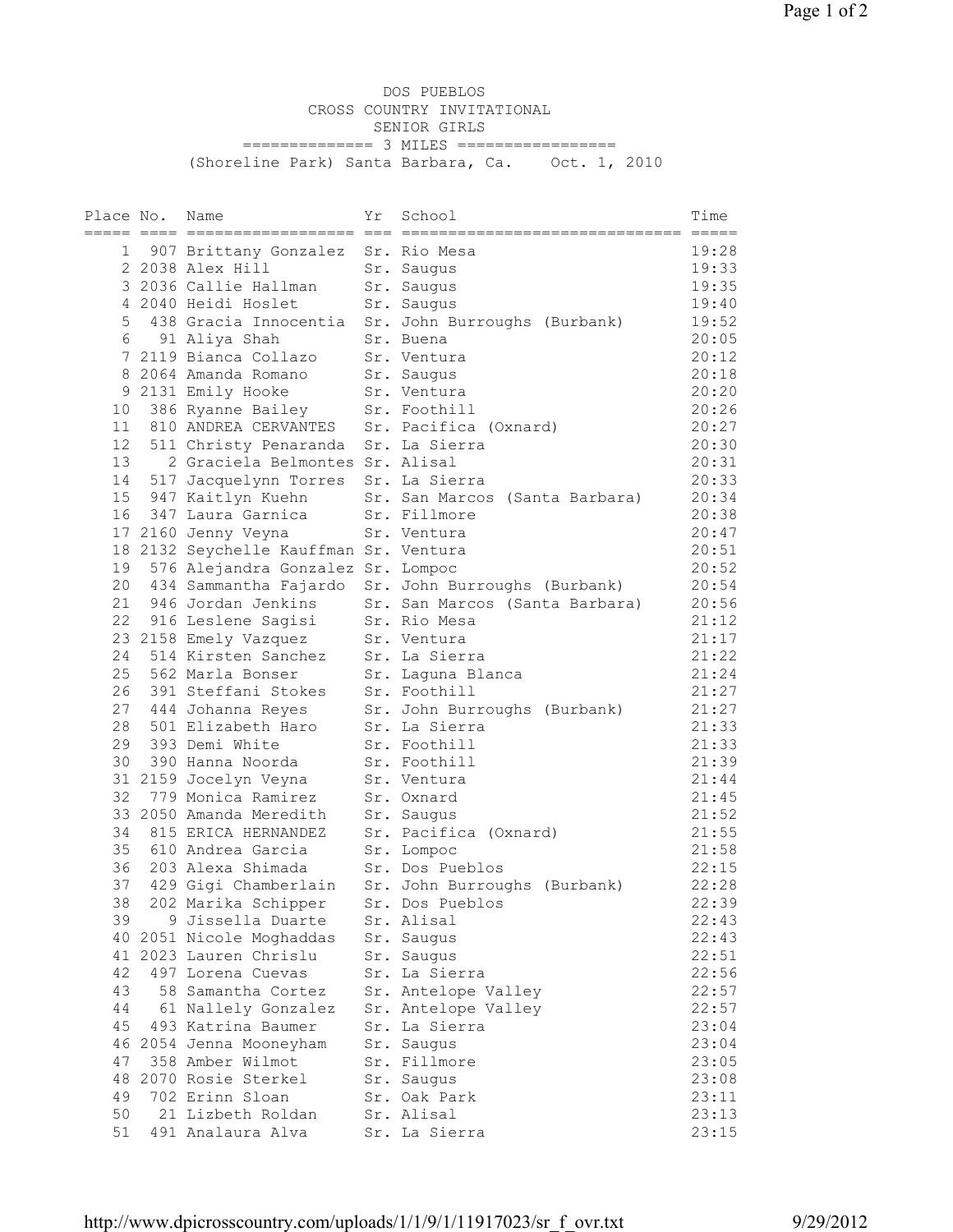|    | 52 2031 Monica Furubotten              | Sr. Saugus                     | 23:21 |
|----|----------------------------------------|--------------------------------|-------|
| 53 | 417 Garni Terterian                    | Sr. Holy Martyrs               | 23:39 |
| 54 | 88 Monica Sanchez                      | Sr. Buena                      | 23:44 |
|    | 55 2140 Bianca Martinez                | Sr. Ventura                    | 23:50 |
|    | 56 151 Meghan Killea                   | Sr. Cate School                | 23:52 |
|    | 57 19 Clarita Rodriguez Sr. Alisal     |                                | 23:58 |
| 58 | 211 Caroline Whelan                    | Sr. Dos Pueblos                | 23:59 |
|    | 59 938 Emily Berk                      | Sr. San Marcos (Santa Barbara) | 24:00 |
|    | 60 824 ana ramirez                     | Sr. Pacifica (Oxnard)          | 24:06 |
|    | 61 925 Rachel Zook                     | Sr. Rio Mesa                   | 24:21 |
|    | 62 177 Libby Baker                     | Sr. Dos Pueblos                | 24:23 |
|    | 63 2129 Clare Haffner                  | Sr. Ventura                    | 24:39 |
|    | 64 914 Sarah Pineda                    | Sr. Rio Mesa                   | 24:44 |
| 65 | 439 Carissa Jackson                    | Sr. John Burroughs (Burbank)   | 24:53 |
|    | 66 2024 Kelly Cooksey                  | Sr. Saugus                     | 24:57 |
|    | 67 912 Natalie Lopez                   | Sr. Rio Mesa                   | 24:59 |
|    | 68 356 Amanda Vassaur                  | Sr. Fillmore                   | 25:05 |
|    | 69 505 Ana Maldonado                   | Sr. La Sierra                  | 25:20 |
|    | 70 2154 Paige Slaught                  | Sr. Ventura                    | 25:21 |
|    | 71 681 Gloria Cola                     | Sr. Oak Park                   | 25:24 |
|    | 72 348 Allisabeth Hernand Sr. Fillmore |                                | 25:34 |
|    | 73 909 Ruby Hernandez                  | Sr. Rio Mesa                   | 25:37 |
|    | 74 147 Grace Dickman                   | Sr. Cate School                | 25:41 |
|    | 75 691 Kelsey Ma                       | Sr. Oak Park                   | 25:59 |
|    | 76 412 Adrine Keosian                  | Sr. Holy Martyrs               | 26:20 |
|    | 77 2171 Julia Schwartz                 | Sr. Viewpoint                  | 26:44 |
|    | 78 2163 Priyanka Dave                  | Sr. Viewpoint                  | 26:45 |
|    | 79 72 Cari Canales                     | Sr. Buena                      | 26:47 |
| 80 | 949 Lauren Mcduff                      | Sr. San Marcos (Santa Barbara) | 26:47 |
| 81 | 690 Vanessa Lopez                      | Sr. Oak Park                   | 26:52 |
| 82 | 495 Genesis Ceron                      | Sr. La Sierra                  | 27:09 |
| 83 | 821 karina morales                     | Sr. Pacifica (Oxnard)          | 27:37 |
| 84 | 191 Alanna Kjoller                     | Sr. Dos Pueblos                | 27:46 |
| 85 | 62 Mayra Morelas                       | Sr. Antelope Valley            | 30:50 |
|    |                                        |                                |       |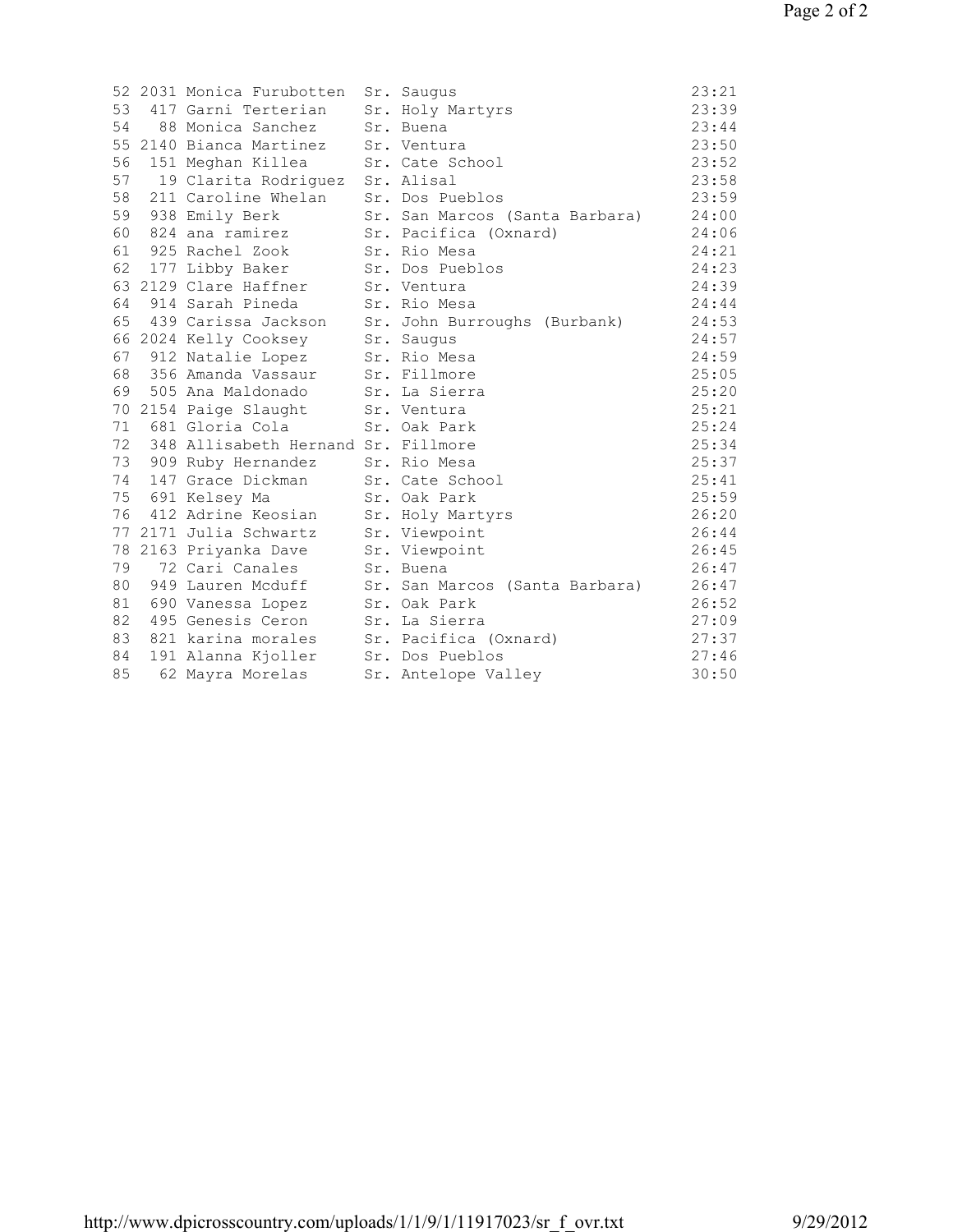DOS PUEBLOS CROSS COUNTRY INVITATIONAL SENIOR BOYS =============== 3 MILES ================= (Shoreline Park) Santa Barbara, Ca. Oct. 1, 2010

| Place No.       | Name                                | Υr | School                         | Time          |
|-----------------|-------------------------------------|----|--------------------------------|---------------|
|                 |                                     |    |                                | ======= ===== |
| $\mathbf{1}$    | 340 Andres Velasco                  |    | Sr. Downey                     | 16:21         |
| 2               | 304 ERIC ENRIQUEZ                   |    | Sr. Downey                     | 16:33         |
| 3               | 55 Luis Vargas                      |    | Sr. Alisal                     | 16:37         |
| 4               | 125 Martin Montes                   |    | Sr. Buena                      | 16:42         |
| 5               | 400 Brian Marshall                  |    | Sr. Foothill                   | 16:46         |
| 6               | 850 luis cruz                       |    | Sr. Pacifica (Oxnard)          | 16:47         |
| 7               | 329 EMMANUEL RAMIREZ                |    | Sr. Downey                     | 16:48         |
| 8               | 100 Thatcher Barnes                 |    | Sr. Buena                      | 16:52         |
| 9               | 98 Evander Aviles                   |    | Sr. Buena                      | 17:01         |
| 10              | 530 Drew Coupe                      |    | Sr. La Sierra                  | 17:10         |
| 11              | 33 Emmanuel Gomez                   |    | Sr. Alisal                     | 17:14         |
| 12 <sup>°</sup> | 537 Yovany Lopez                    |    | Sr. La Sierra                  | 17:15         |
| 13              | 540 Korbin Maxell                   |    | Sr. La Sierra                  | 17:16         |
| 14              | 986 Alex Heuchert                   |    | Sr. San Marcos (Santa Barbara) | 17:16         |
| 15 <sub>1</sub> | 528 Julian Carvajal                 |    | Sr. La Sierra                  | 17:17         |
| 16              | 985 Michael Harris                  |    | Sr. San Marcos (Santa Barbara) | 17:18         |
| 17              | 930 Thomas McKenna                  |    | Sr. Rio Mesa                   | 17:20         |
| 18              | 626 Joshua De Leon                  |    | Sr. Long Beach Poly            | 17:21         |
| 19              | 54 Mateo Sixtos                     |    | Sr. Alisal                     | 17:23         |
| 20              | 548 Mario Reyes                     |    | Sr. La Sierra                  | 17:24         |
| 21              | 595 Covarrubias Franki Sr. Lompoc   |    |                                | 17:25         |
| 22              | 316 JOSE MARTINEZ                   |    | Sr. Downey                     | 17:25         |
| 23              | 336 CORY TRUJILLO                   |    | Sr. Downey                     | 17:32         |
| 24              | 364 Frank Chavez                    |    | Sr. Fillmore                   | 17:43         |
| 25              | 932 Cody Smith                      |    | Sr. Rio Mesa                   | 17:44         |
| 26              | 552 Aldofo Servin                   |    | Sr. La Sierra                  | 17:46         |
| 27              | 405 Craig Whitt                     |    | Sr. Grace Brethren             | 17:46         |
| 28              | 297 CHRISTOPHER CASILL Sr. Downey   |    |                                | 17:49         |
| 29              | 225 Nicholas Cordeniz               |    | Sr. Dos Pueblos                | 17:53         |
| 30              | 796 Justin Navarro                  |    | Sr. Oxnard                     | 17:53         |
| 31              | 630 Henok Eskinder                  |    | Sr. Long Beach Poly            | 17:55         |
| 32              | 982 Matt Haden                      |    | Sr. San Marcos (Santa Barbara) | 17:55         |
| 33              | 365 David Enriquez                  |    | Sr. Fillmore                   | 17:56         |
| 34              | 931 Jose Saucedo                    |    | Sr. Rio Mesa                   | 17:58         |
| 35              | 397 Arie Dennis                     |    | Sr. Foothill                   | 17:58         |
| 36              | 665 Kenji Sander                    |    | Sr. Long Beach Poly            | 18:02         |
| 37              | 929 Joseph Kobayashi Sr. Rio Mesa   |    |                                | 18:03         |
|                 | 38 2181 Krishan Patel Sr. Viewpoint |    |                                | 18:06         |
| 39              | 588 Blout Collin                    |    | Sr. Lompoc                     | 18:08         |
| 40              | 378 Jovani Oregon                   |    | Sr. Fillmore                   | 18:09         |
| 41              | 531 Roberto Diaz                    |    | Sr. La Sierra                  | 18:13         |
| 42              | 804 Michael Romero                  |    | Sr. Oxnard                     | 18:14         |
| 43              | 377 Sammy Martinez                  |    | Sr. Fillmore                   | 18:16         |
| 44              | 381 Javier Rodriguez                |    | Sr. Fillmore                   | 18:17         |
| 45              | 987 Christian Hirsch                |    | Sr. San Marcos (Santa Barbara) | 18:19         |
| 46              | 900 Leo Vaca                        |    | Sr. Pacifica (Oxnard)          | 18:19         |
| 47              | 135 Spencer Reagan                  |    | Sr. Buena                      | 18:20         |
| 48              | 884 MATT MEDINA                     |    | Sr. Pacifica (Oxnard)          | 18:21         |
| 49              | 479 Carlos Ortega                   |    | Sr. John Burroughs (Burbank)   | 18:23         |
| 50              | 983 Ian Hall                        |    | Sr. San Marcos (Santa Barbara) | 18:26         |
| 51              | 604 Oriel Kevin                     |    | Sr. Lompoc                     | 18:30         |